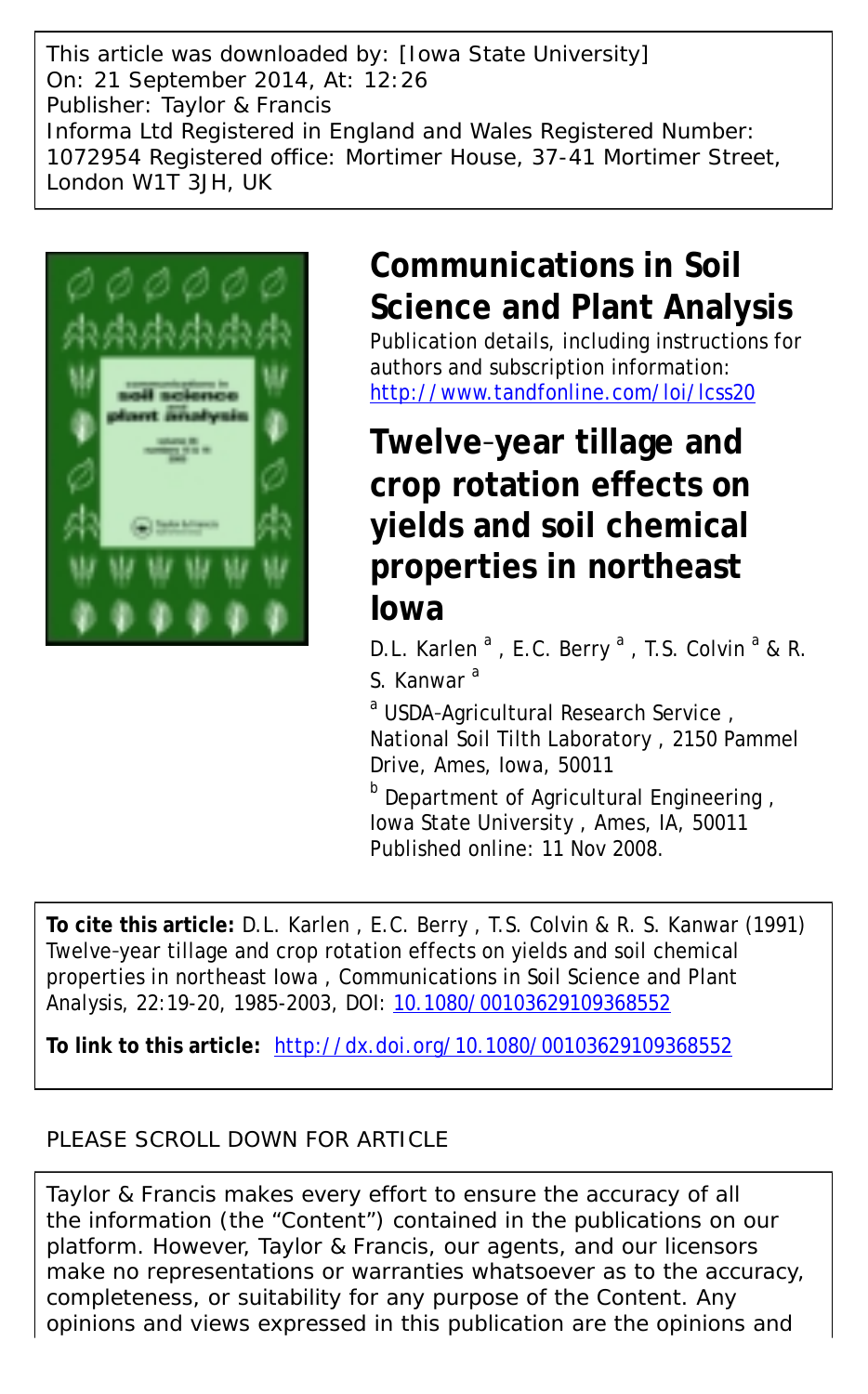views of the authors, and are not the views of or endorsed by Taylor & Francis. The accuracy of the Content should not be relied upon and should be independently verified with primary sources of information. Taylor and Francis shall not be liable for any losses, actions, claims, proceedings, demands, costs, expenses, damages, and other liabilities whatsoever or howsoever caused arising directly or indirectly in connection with, in relation to or arising out of the use of the Content.

This article may be used for research, teaching, and private study purposes. Any substantial or systematic reproduction, redistribution, reselling, loan, sub-licensing, systematic supply, or distribution in any form to anyone is expressly forbidden. Terms & Conditions of access and use can be found at [http://www.tandfonline.com/page/terms-and](http://www.tandfonline.com/page/terms-and-conditions)**[conditions](http://www.tandfonline.com/page/terms-and-conditions)**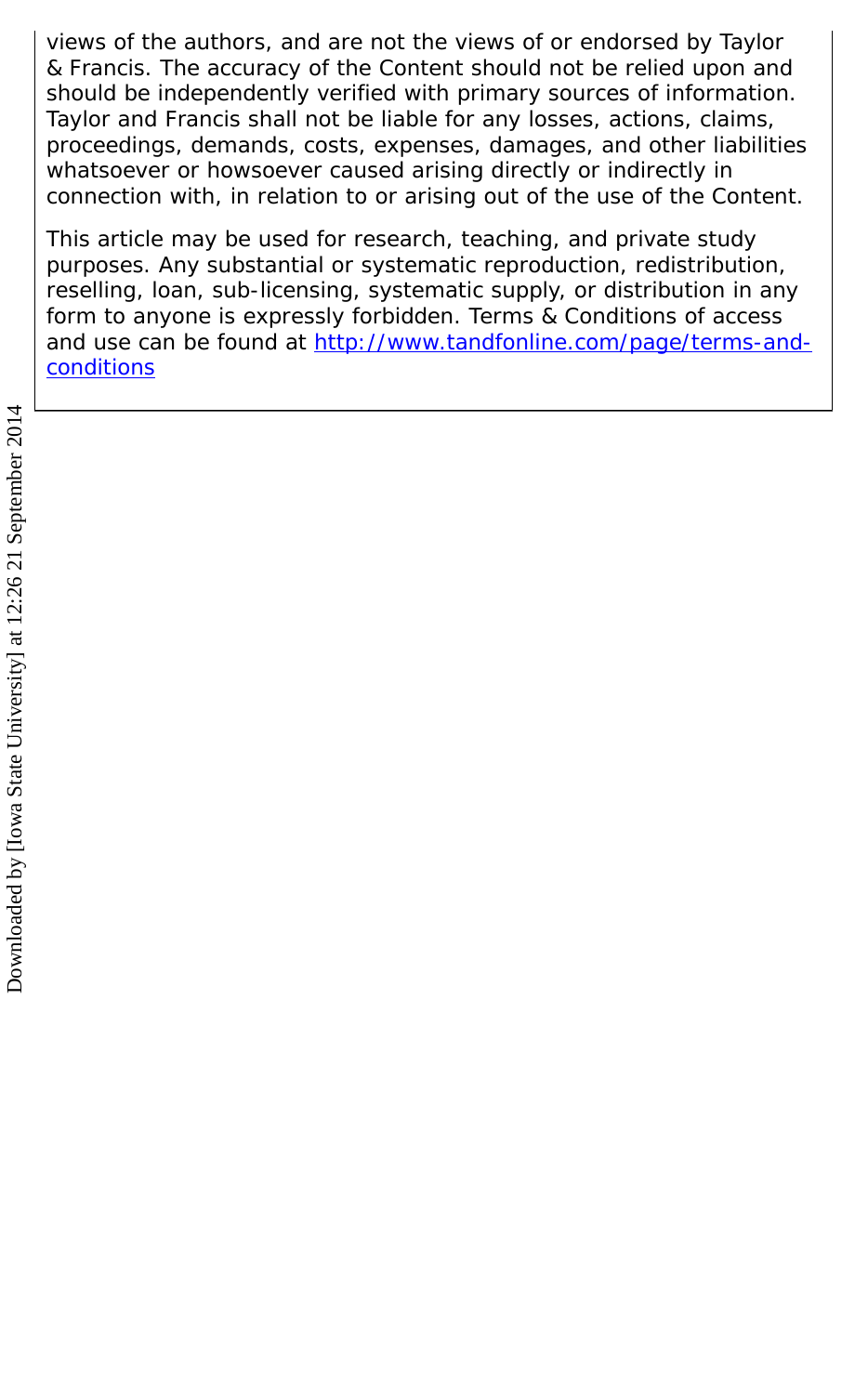#### TWELVE-YEAR TILLAGE AND CROP ROTATION EFFECTS ON YIELDS AND SOIL CHEMICAL PROPERTIES IN NORTHEAST IOWA<sup>1</sup>

D. L. Karlen, E. C. Berry, and T. S. Colvin

*USDA-Agricultural Research Service, National Soil Tilth Laboratory, 2150 Pammel Drive, Ames, Iowa 50011*

R. S. Kanwar

*Department of Agricultural Engineering, Iowa State University, Ames, IA 50011* 

*ABSTRACT:* Long-term tillage and crop management studies may be useful for determining crop production practices that are conducive to securing a sustainable agriculture. Objectives of this field study were to evaluate the combined effects of crop rotation and tillage practices on yield and changes in soil chemical properties after 12 years of research on the Clyde-Kenyon-Floyd soil association in northeastern Iowa. Continuous corn *(Zea mays* L.) and a corn-soybean [*Glycine max* L. (Herr.)] rotation were grown using moldboard plowing, chisel plowing, ridge-tillage, or no-tillage methods. Tillage and crop rotation effects on soil pH, Bray P1, 1M NH4OAc exchangeable K, Ca, and Mg, total C, and total N in the top 200 mm were evaluated. Profile NO3-N concentrations were also measured in spring and autumn of 1988. Crop yields and N use efficiencies were used to assess sustainability. Bray P1 levels increased, but exchangeable K decreased for all cropping and tillage methods. Nutrient stratification was evident for no-tillage and ridge-tillage methods, while the moldboard plowing treatment had the most uniform soil test levels within the 200 mm management zone. Chisel plowing incorporated fertilizer to a depth of 100 mm. Soil pH was lower with continuous corn than with crop rotation because of greater and more frequent N applications. Profile NO3-N concentrations were significantly different for sampling depth and among tillage methods in spring 1988. In autumn the concentrations were significantly different for sampling depth and for a rotation by tillage interaction. Estimated N use efficiencies were 40 and 50 kg grain per kg N for continuous corn, and 48 and 69 kg grain per kg N for rotated corn in 1988 and 1989,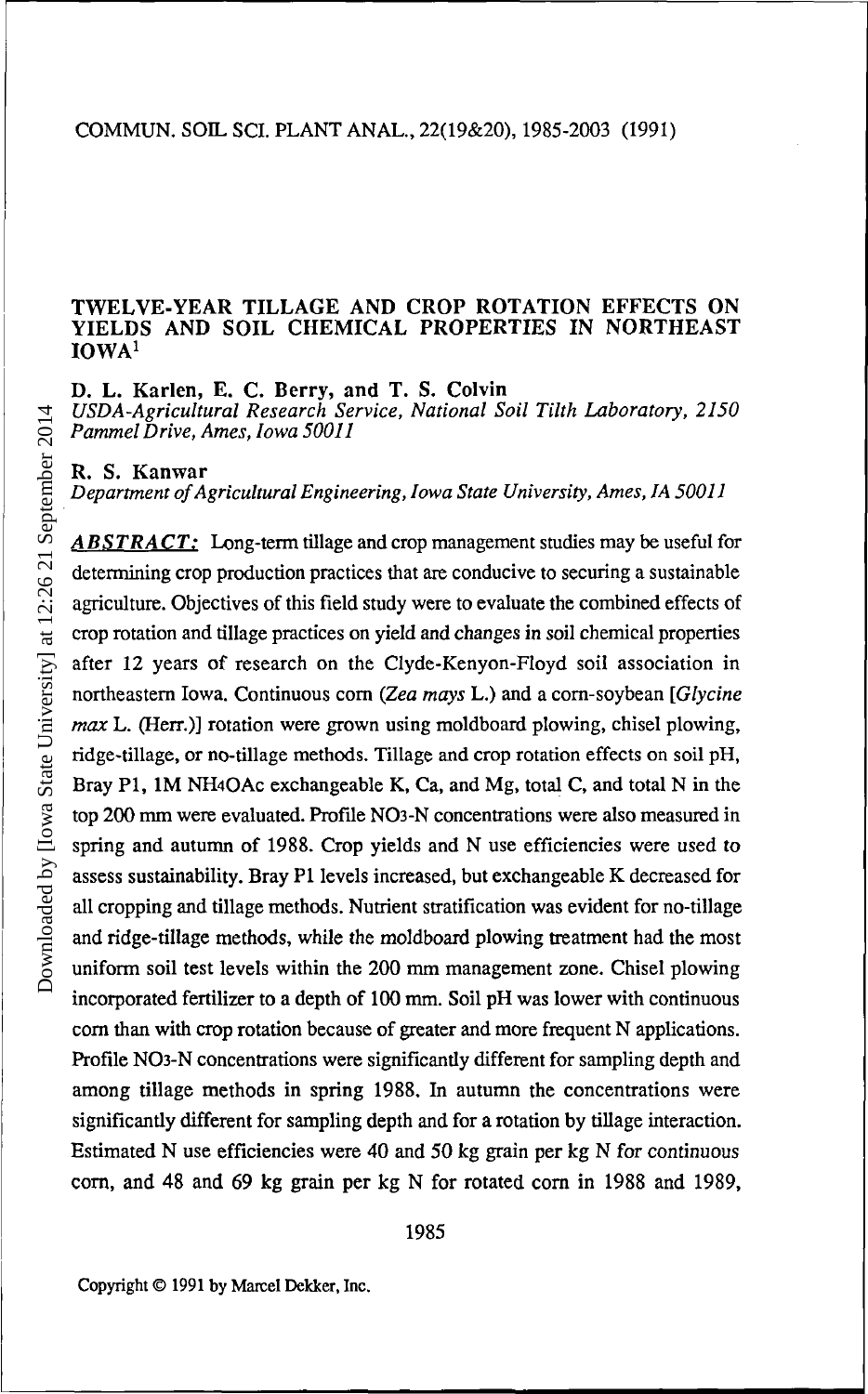respectively. The results suggest that P fertilizer rates can be reduced, but K rates should probably be increased to maintain soil-test levels for this soil association. Crop rotation and reduced tillage methods such as ridge-tillage or chisel plowing appear to meet the criteria for sustainable agriculture on these soils.

#### INTRODUCTION

The Iowa Groundwater Protection Act of 1987 created the Aldo Leopold Center for Sustainable Agriculture and defined sustainable agriculture as "the appropriate use of crop and livestock systems and agricultural inputs supporting those activities which maintain economic and social viability while preserving the high productivity and quality of Iowa's land". This legislation has created opportunities and challenges for agricultural scientists to quantify sustainability.

One way to approach this task is to evaluate the longterm effects of various tillage and crop rotations on crop yields and soil chemical properties. This may help to provide answers to questions such as: (i) what long-term effects do crop rotations and various tillage methods have on soil N03-N concentrations, (ii) do these practices increase the potential for contaminating groundwater resources with N or pesticides, and (iii) how profitable are the alternate practices. These questions are justified because recent studies (12,13,17,20) have shown that current agricultural practices can significantly affect groundwater quality.

Use of conservation tillage (19) can reduce soil erosion (21), energy costs (22), and soil water loss (16). However, the methods used must be adapted from location to location to overcome restraints imposed by factors such as low soil temperature, runoff and erosion control, or soil compaction (19). Use of crop rotations must also be considered, especially on soils that are poorly drained  $(7,8,11)$ .

The Clyde-Kenyon-Floyd soil association is formed in loamy sediments and in the underlying glacial till on nearly level to moderately sloping topography in the northern Corn Belt. The soils are moderately well- to poorly-drained, formed on moderately broad ridge crests with long slopes, and in broad natural drainageways. The drainageways form an integrated, dendritic pattern and frequently have low (<3%) gradients. Surface layers are typically 200 to 225 mm thick, black loam or silty clay loam. Corn and soybean are the primary crops because plant available water capacity is high (>0.2 mm/mm). Controlling water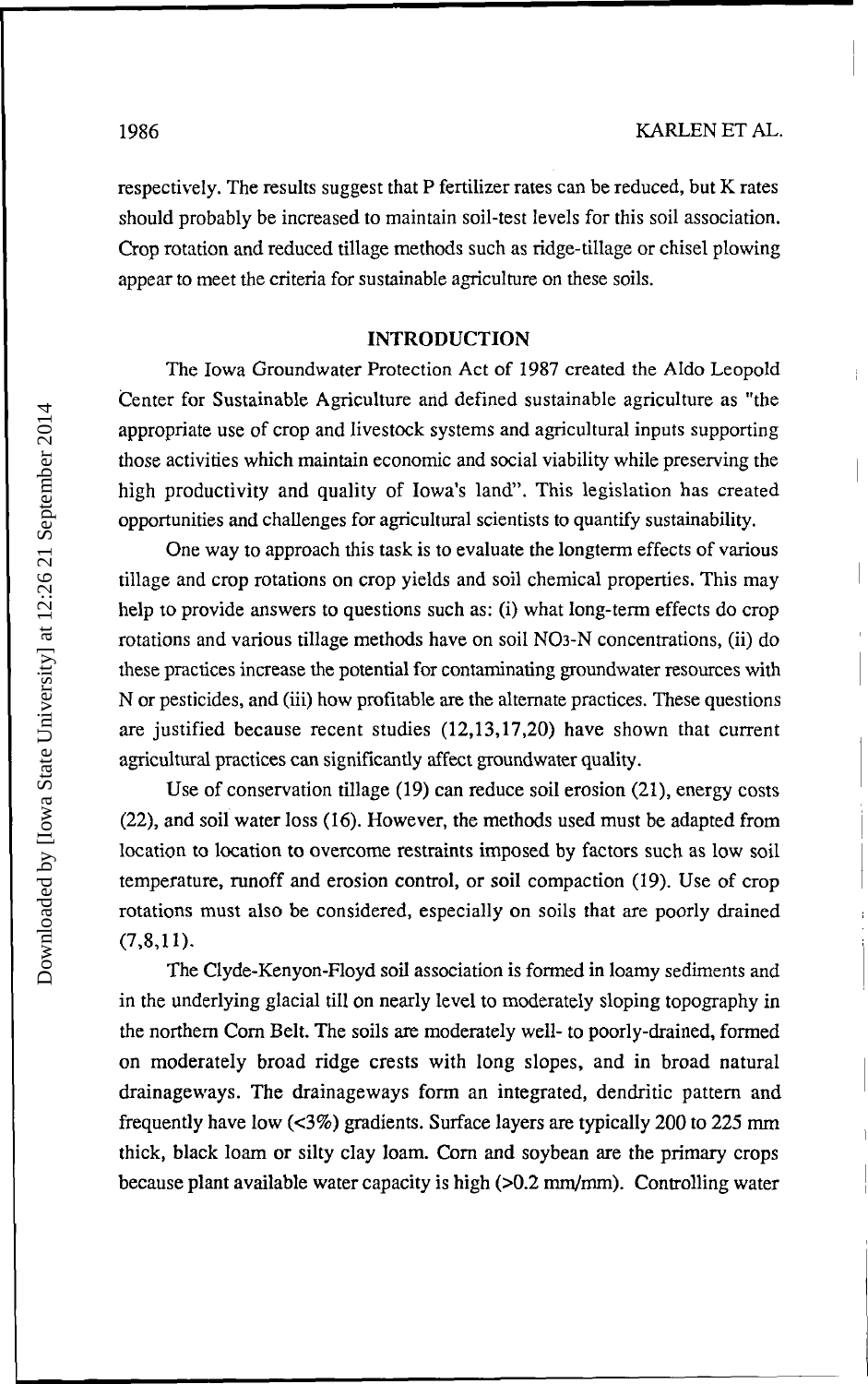erosion, improving drainage, maintaining good tilth, and providing adequate soil fertility are the primary management concerns for these soils. By combining drainage tile, conservation tillage, and terraces, erosion can often be controlled and excessive wetness prevented.

Many conservation tillage studies are currently focused on quantifying attributes of sustainability and environmental acceptability (10) of various practices. This is consistent with conclusions reached by Dick and Daniel (9) who stated that, to fully comprehend the impacts of tillage on our environment, long-term chemical and biological changes that occur with those systems must be quantified. Quantifying the long-term tillage and crop rotation effects was also identified as important for understanding soil tilth (18), and the processes through which it can be changed.

Soil-test parameters that have been used to assess longt-erm effects of alternate tillage and crop rotations include total soil C and N concentrations (14), the C:N ratio (4), pH, and nutrient stratification. Measurements in Kentucky (5,6) showed that after 10 years, surface soil acidification as well as P and K stratification were potential problems associated with no-tillage methods. Conservation tillage studies in Iowa (10) showed that stratification was greatest during the first two years, but stratification did not appear to adversely affect corn or soybean yields. Detection of changes in soil chemical properties in the northern Corn Belt is possible, but annual changes in some parameters are often small and imperceptible under subhumid and semiarid dryland conditions (4).

The objective of this study was to evaluate soil chemical properties, associated with corn-soybean and continuous corn rotations grown in northeast Iowa using moldboard plowing, chisel plowing, ridge-tillage, or no-tillage methods, as attributes for evaluating potential sustainability of various agricultural production practices.

#### METHODS AND MATERIALS

A 15 ha conservation tillage experiment with 36, 0.4 ha plots was established near Nashua, IA in 1977. Soils at the site are Floyd (fine loamy, mixed, mesic Aquic Hapludolls) loam, Kenyon (fine-loamy, mixed, mesic Typic Hapludolls) loam, and Readlyn (fine-loamy, mixed, mesic Aquic Hapludolls) loam.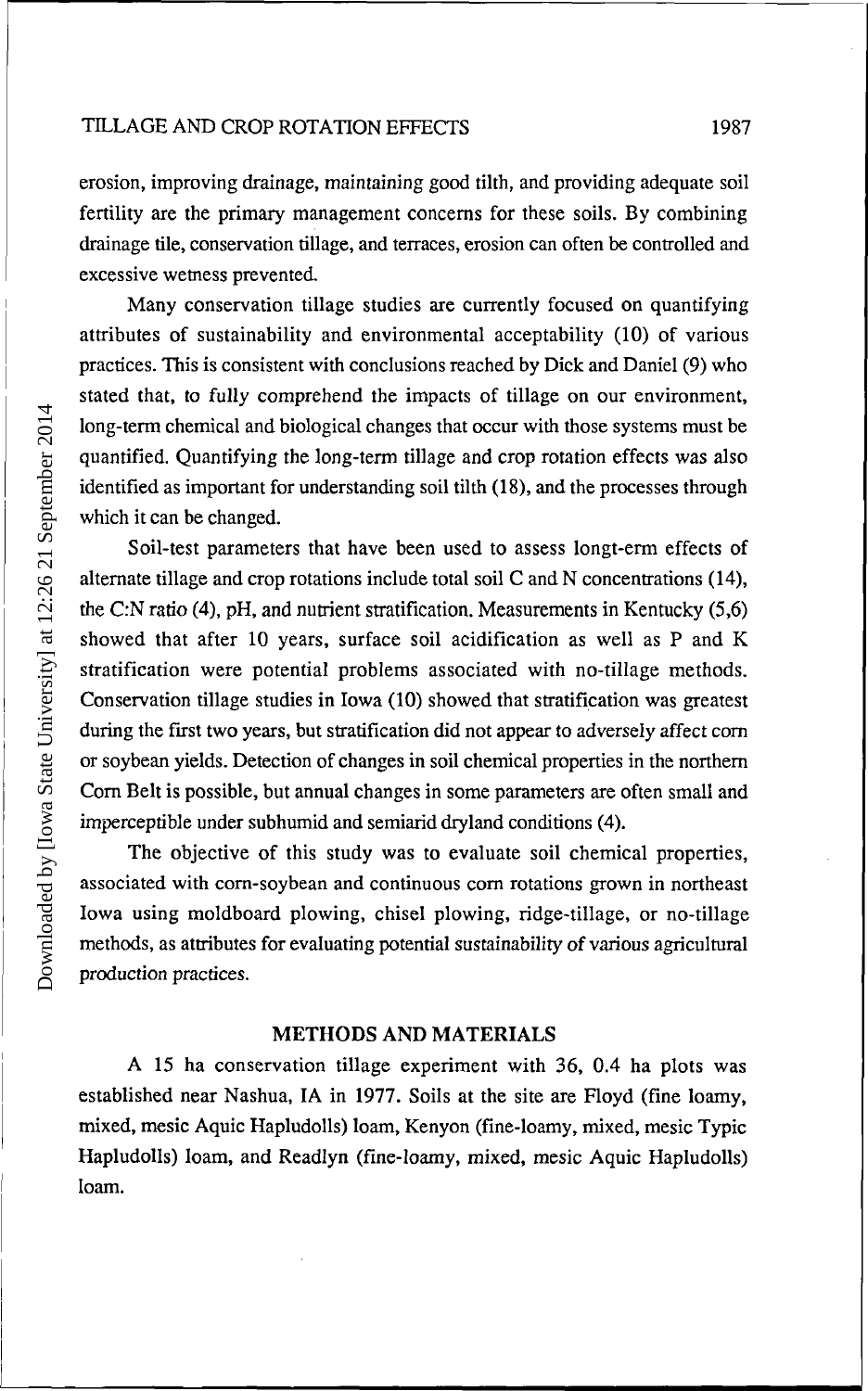Crop rotation treatments included both the corn and soybean phase of a corn-soybean rotation and continuous corn. Tillage treatments included moldboard plow, chisel plow, ridge-tillage, and no-tillage methods. Crop rotation whole plots and tillage subplots were replicated three times in a split-plot experimental design.

Samples collected from each plot in autumn of 1977 were analyzed for pH, organic matter, Bray PI, and exchangeable K by the Iowa State University Soil Testing Laboratory. Data collection began in 1978, but since it became evident that variability in soil drainage would confound the long-term treatment effects, subsurface drain lines were installed in the center of and between each 0.4 ha plot in 1979.

To minimize soil disturbance, a trenchless drain plow was used to install the center drain tile, but lines between plots were installed using a trencher. This procedure resulted in tile-spacings of 29.3 m. All plots were tiled, regardless of their topographical position or apparent need for drainage.

Information on fertilizer, insecticide, and herbicide rates applied at the site is summarized in Table 1. Lime was applied to all treatments in 1981 and 1989 at rates of 7.8 and 6.7 Mg/ha, respectively. Corn hybrids include Pioneer (2) 3780 between 1977 and 1983, Ames Best SX37 in 1984, Pioneer 3747 in 1985 and 1986, Pioneer 3782 in 1987, and Golden Harvest H2343 in 1988 and 1989. Soybean varieties include Corsoy in 1977 and 1978, Harcor in 1979 and 1980, Vickery in 1981, Corsoy 79 in 1982 through 1986, Elgin in 1987, and Hardin in 1988 and 1989.

Profile NO3-N concentrations were measured in 1988 by collecting soil cores 64 mm in diameter with a tractor-mounted Giddings sampler before planting and after harvest. Samples were collected to a depth of 2.4 m in spring and 1.8 m in autumn from: 0 to 0.15-, 0.15 to 0.3-, 0.3 to 0.6-, 0.6 to 0.9-, 0.9 to 1.2-, 1.2 to 1.5-, 1.5 to 1.8-, 1.8 to 2.1-, and 2.1 to 2.4-m, respectively. Samples were air-dried, crushed and sieved through a 2-mm screen, extracted with 2N KC1, and analyzed with a LACHAT flow-injection ion analyzer. Another set of soil samples was collected for the 0 to 5-, 5 to 10-, 10 to 15- and 15 to 20-cm depth increments during October 1988 to measure pH, Bray P1, 1M NH4OAc exchangeable K, Ca, and Mg, and total C and N concentrations.

Crop yields were measured by harvesting the entire 0.4 ha plot with a combine. Total N accumulation was measured at physiological maturity by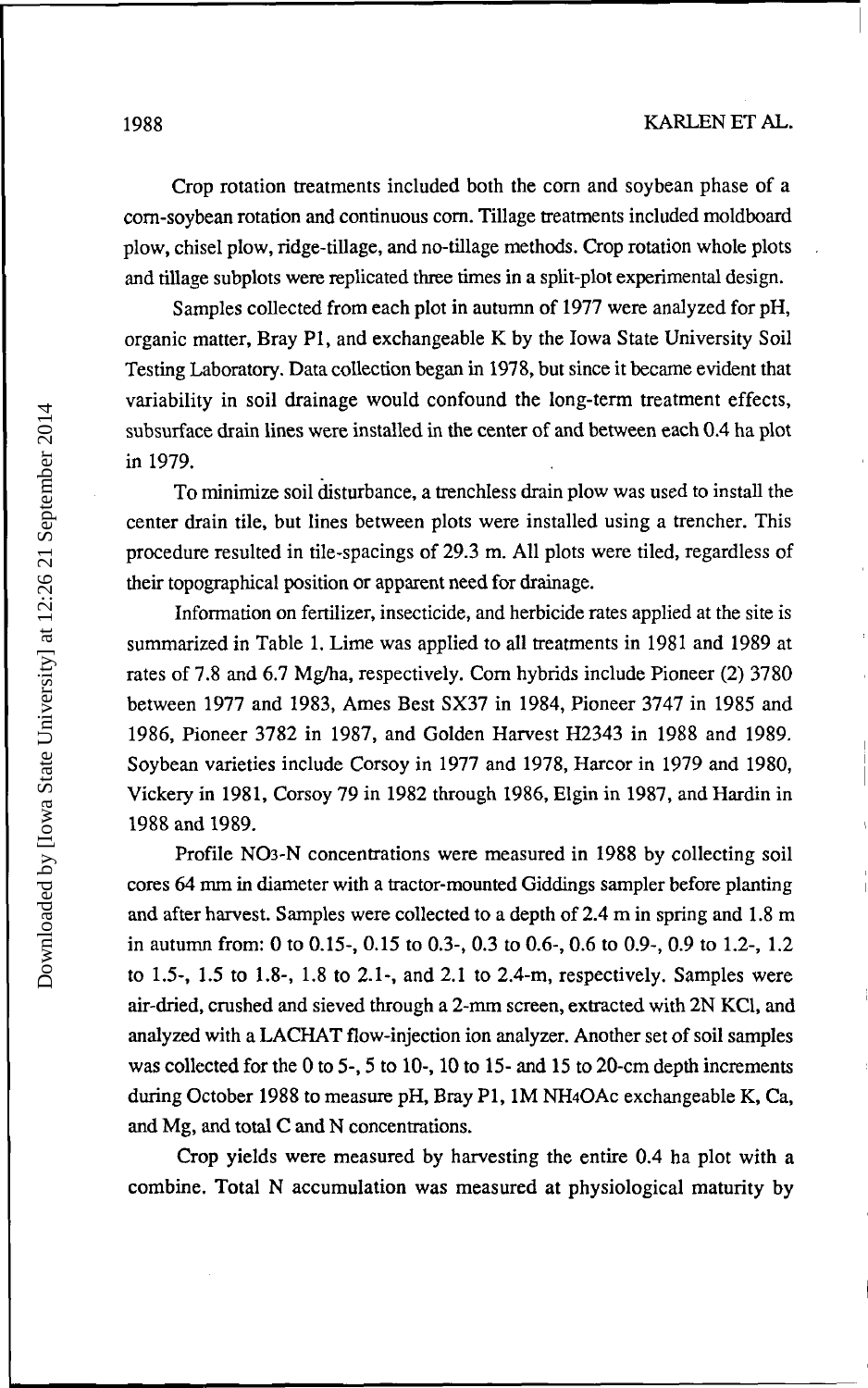| Crop sequence    | Year(s)   | $N-P-K$<br>kg ha <sup>-1</sup> | Insecticide<br>$(kg \text{ ai ha}^{\dagger})$ | ----- Herbicide -----<br>$(kg ai ha-1)$                                                                  |
|------------------|-----------|--------------------------------|-----------------------------------------------|----------------------------------------------------------------------------------------------------------|
| Continuous corn  | 1977-1982 | $202 - 26 - 50$                | Terbufos <sup>‡</sup><br>(1.2)                | Alachlor <sup><math>\ddagger</math></sup> - Atrazine <sup><math>\ddagger</math></sup><br>$(2.2) - (2.8)$ |
| Continuous corn  | 1983-1989 | $202 - 17 - 66$                | Terbufos<br>(1.2)                             | Alachlor - Atrazine<br>$(2.2)$ (2.8)                                                                     |
| Rotation corn    | 1977-1982 | $168 - 58 - 110^{\dagger}$     |                                               | $Cyanazine+$<br>Alachlor -<br>$(2.2)$ (2.8)                                                              |
| Rotation corn    | 1983-1989 | $168 - 38 - 147$               | $\sim$ $\sim$                                 | Alachlor - Cyanazine<br>$(2.2)$ (2.8)                                                                    |
| Rotation soybean | 1977-1989 | $0 - 0 - 0$                    |                                               | Metribuzin <sup>7</sup><br>Alachlor -<br>$(2.2) -$<br>(0.45)                                             |

Table 1. Cultural practices used in evaluation of sustainability attributes of alternate cropping and tillage methods.

^Starter fertilizer providing an additional 4-6-12 kg ha-1 N-P-K was applied in a band to corn at planting.

| $t$ Alachlor | - 2-chloro-2'-6'-diethyl-N-(methoxymethyl)-acetanilide                                                          |
|--------------|-----------------------------------------------------------------------------------------------------------------|
| Atrazine     | - 2-chloro-4-ethylamino-6-isopropylamino-1.3.5 triazine                                                         |
|              | Cyanazine $-2-(14{\text{-}chloro-6-(ethylamino)}-s{\text{-}triazin-2-yl]}amino}-2{\text{-}methylpropionitrile}$ |
|              | Metribuzin $=$ 4-amino-6-(1,1-dimethylethyl)-3-(methylthio)-1,2,4-trizain-5(4H)-one                             |
| Terbufos     | - S-([(1.1-Dimethylethyl)thio]methyl)0,0-diethyl phosphorodithioate                                             |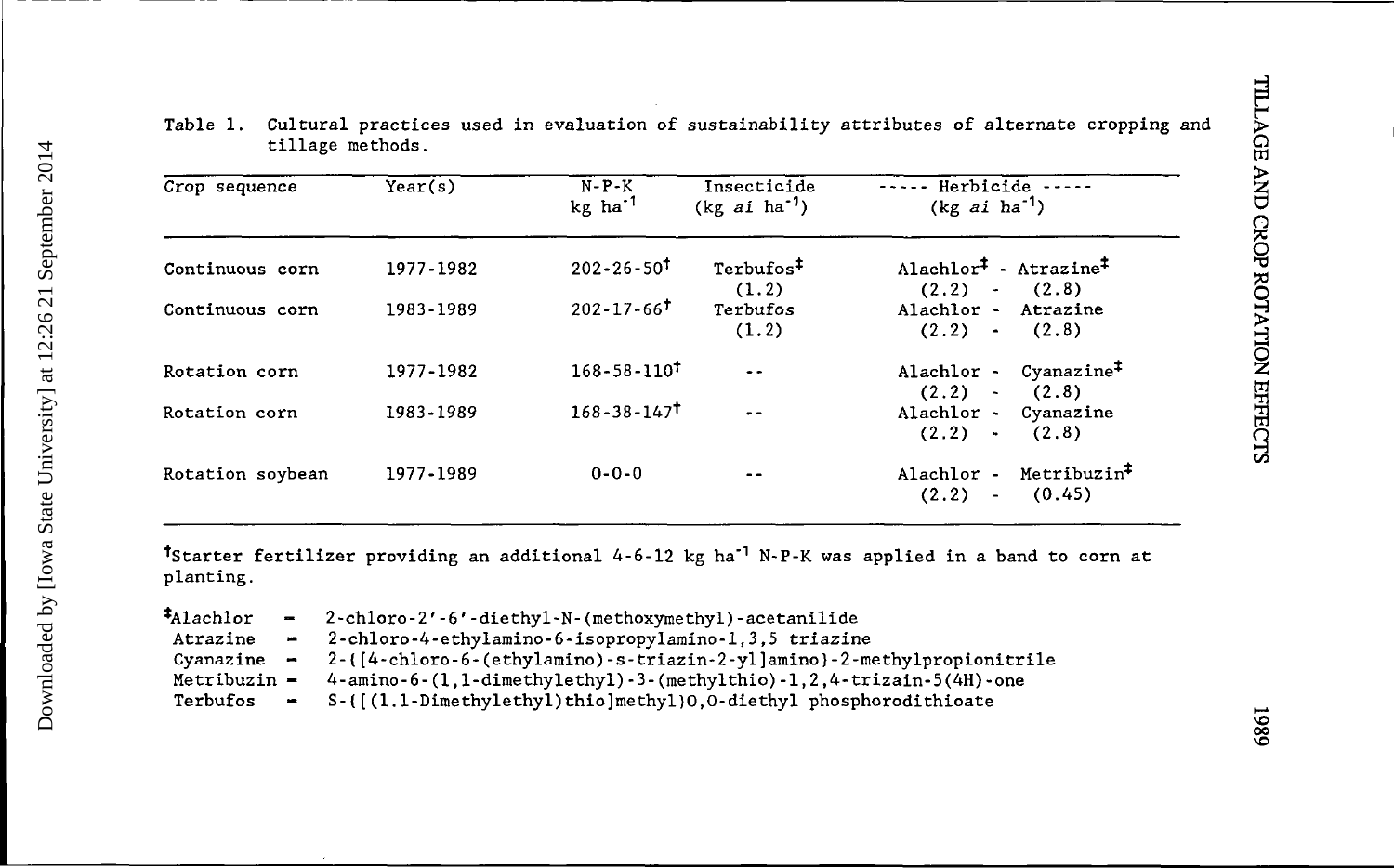collecting six representative plants, drying them at 65°C, grinding to pass a 0.5-mm screen, ball milling for 5 minutes, and analyzing the samples for total N with the Carlo-Erba dry combustion analyzer. Yield and total N accumulation were used to calculate N use efficiencies.

Data were analyzed using the SAS general linear model (GIM) procedure (23). Single degree of freedom contrasts were made to compare (i) moldboard plowing with three forms of conservation tillage, (ii) profile mixing effects of moldboard and chisel plowing, and (iii) cultivation intensity associated with ridging and the "cultivated" no-tillage treatment. The single degree of freedom contrasts were also used to evaluate effects of crop rotation and crop sequence (corn-soybean vs soybean-corn) on the resultant soil chemical properties.

### **RESULTS AND DISCUSSION**

*Profile Nitrate:* The 1988 spring soil samples showed a highly significant response to tillage system and depth of sampling, while the autumn samples showed significant differences for depth of sampling and for the rotation by tillage interaction (Table 2). Average profile N03-N concentrations in the spring were 3.6, 1.7, 1.7 and 2.0 mg/kg  $[LSD(0.05) = 1.0]$  for moldboard, chisel, ridge-tillage, and no-tillage treatments, and 1.1, 1.2, 1.1, and 1.1 mg/kg [LSD(0.05) = 0.2], in autumn, respectively. Use of single degree of freedom contrasts showed that differences between the moldboard treatment and the conservation tillage treatments were significant at the 0.0001 level of probability for the spring sampling. Main effects of crop rotation did not significantly affect profile NO3-N concentrations at either sampling time.

The crop rotation by tillage interaction was significant in the autumn sampling because residual N03-N concentrations were highest in corn plots and lowest in soybean plots that were chisel plowed. The crop rotation by sampling depth interaction was significant in the spring sampling because plots planted to corn in 1987 had higher N03-N concentrations in the surface (0.0-0.15 m) samples than plots planted to soybean in 1987 (Table 3). This probably occurred because the 12-year N fertilization rates for the rotated plots had been lower (Table 1), but it also supports observations that soybean are good scavengers (16) for inorganic N.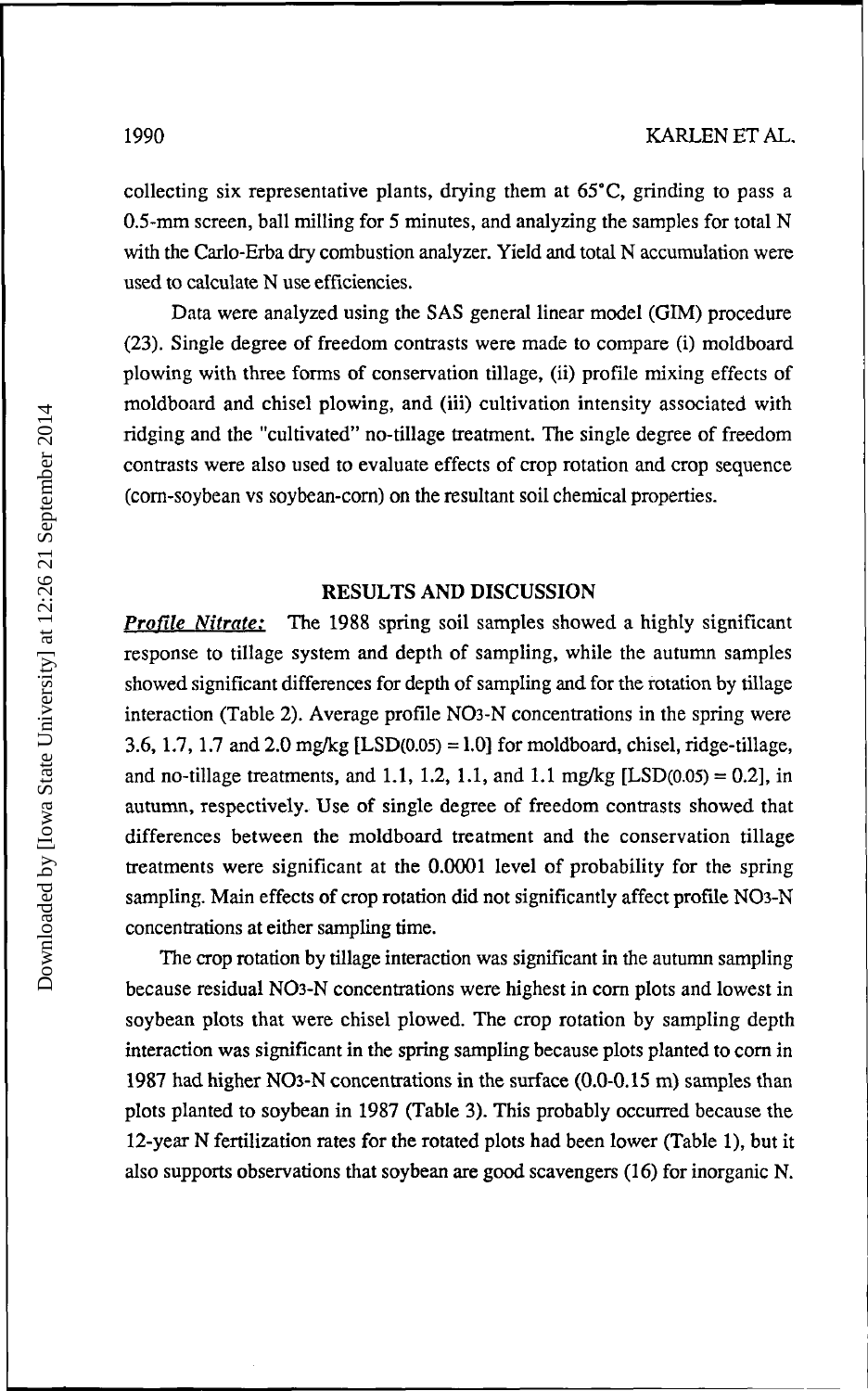| ,                                                   |
|-----------------------------------------------------|
|                                                     |
| ֧֪֪֪֪֪֪֪֪֪֪֪֪֪֪֪֪֪֪֝ <b>֓</b><br>֧֪֪֪֪֪֪֪֪֪֪֪֝<br>j |
| ֧֧ׅ֧֛֓֜֜֓֜                                          |
| İ                                                   |

Table 2. Significance of variance sources for soil chemical properties and crop yields measured to evaluate 12-year effects of crop rotation and tillage systems in Iowa.

| Variance      | 1977<br>-----      |            |           | 1988      |               |           |       |            |           |                       |           |           |                 |              |
|---------------|--------------------|------------|-----------|-----------|---------------|-----------|-------|------------|-----------|-----------------------|-----------|-----------|-----------------|--------------|
| source        | pH                 | P          | С         | K         | pH            | P         | K     | Ca         | Mg        | C                     | N         | C: N      | $S-NO3$         | $F-NO_3$     |
| Rotation (A)  | $N S$ <sup>t</sup> | <b>NS</b>  | NS.       | <b>NS</b> | $\star$       | $^\star$  | ***   | <b>NS</b>  | $\star$   | <b>NS</b>             | NS        | $\star$   | NS <sup>±</sup> | NS           |
| Replicate (R) | $***$              | $***$      | $***$     | $***$     | *             | <b>NS</b> | NS.   | NS.        | <b>NS</b> | $***$                 | $***$     | NS        | $\star$         | NS           |
| A*R (Error A) | $\star\star$       | $***$      | ***       | NS        | ***           | ***       | NS    | ***        | $***$     | ***                   | ***       | NS        | $\star$         | NS           |
| Tillage (T)   | $\star$            | NS         | <b>NS</b> | <b>NS</b> | ***           | $***$     | NS.   | $***$      | ***       | $***$                 | ***       | NS        | $***$           | NS           |
| Depth (D)     | NS                 | $***$      | $***$     | $***$     | $***$         | ***       | $***$ | $***$      | $***$     | $***$                 | ***       | NS        | $***$           | ***          |
| A*T           | $**$               | NS         | NS        | NS        | $***$         | NS.       | NS    | $***$      | $\star$   | ***                   | $***$     | <b>NS</b> | NS              | $\star\star$ |
| $A*D$         | NS                 | <b>NS</b>  | NS        | <b>NS</b> | ***           | $***$     | $***$ | ***        | $***$     | $***$                 | $***$     | NS        | $**$            | NS           |
| $T*D$         | NS                 | <b>NS</b>  | NS        | $\star$   | <b>NS</b>     | $***$     | $***$ | NS.        | NS.       | NS.                   | NS.       | NS        | NS              | <b>NS</b>    |
| A*T*D         | NS                 | NS         | NS        | NS        | NS            | NS        | NS    | NS         | NS        | <b>NS</b>             | <b>NS</b> | $\star$   | NS              | NS           |
|               |                    | Corn yield |           |           | Soybean yield |           |       |            |           | Aerial N accumulation |           |           |                 |              |
|               |                    |            |           |           |               |           |       | 1988       |           | 1989                  |           |           |                 |              |
| Rotation (A)  |                    | $***$      |           |           | - -           |           |       | <b>NS</b>  |           | $\star$               |           |           |                 |              |
| Replicate (R) |                    | NS         |           |           | <b>NS</b>     |           |       | NS         |           | NS.                   |           |           |                 |              |
| A*R (Error A) |                    | *          |           |           |               |           |       | NS         |           | <b>NS</b>             |           |           |                 |              |
| Tillage (T)   |                    | ***        |           |           | $***$         |           |       | NS         |           | $\star\star$          |           |           |                 |              |
| Year $(Y)$    |                    | $***$      |           |           | ***           |           |       | $\sim$ $-$ |           | $ -$                  |           |           |                 |              |
| $A \star T$   |                    | $***$      |           |           | $ -$          |           |       | NS         |           | NS                    |           |           |                 |              |
| $A*Y$         |                    | $***$      |           |           | $- -$         |           |       | --         |           | $- -$                 |           |           |                 |              |
| T*Y           |                    | ***        |           |           | $***$         |           |       | $ -$       |           | . .                   |           |           |                 |              |
| A*T*Y         |                    | $***$      |           |           | - -           |           |       | $- -$      |           | - -                   |           |           |                 |              |

 $t*,***$  Significant at the 0.10, 0.05, and 0.01 probability levels, respectively. NS, non-significant.

 $*$  S-NO<sub>3</sub> indicates spring sampling, while F-NO<sub>3</sub> indicates the autumn sampling.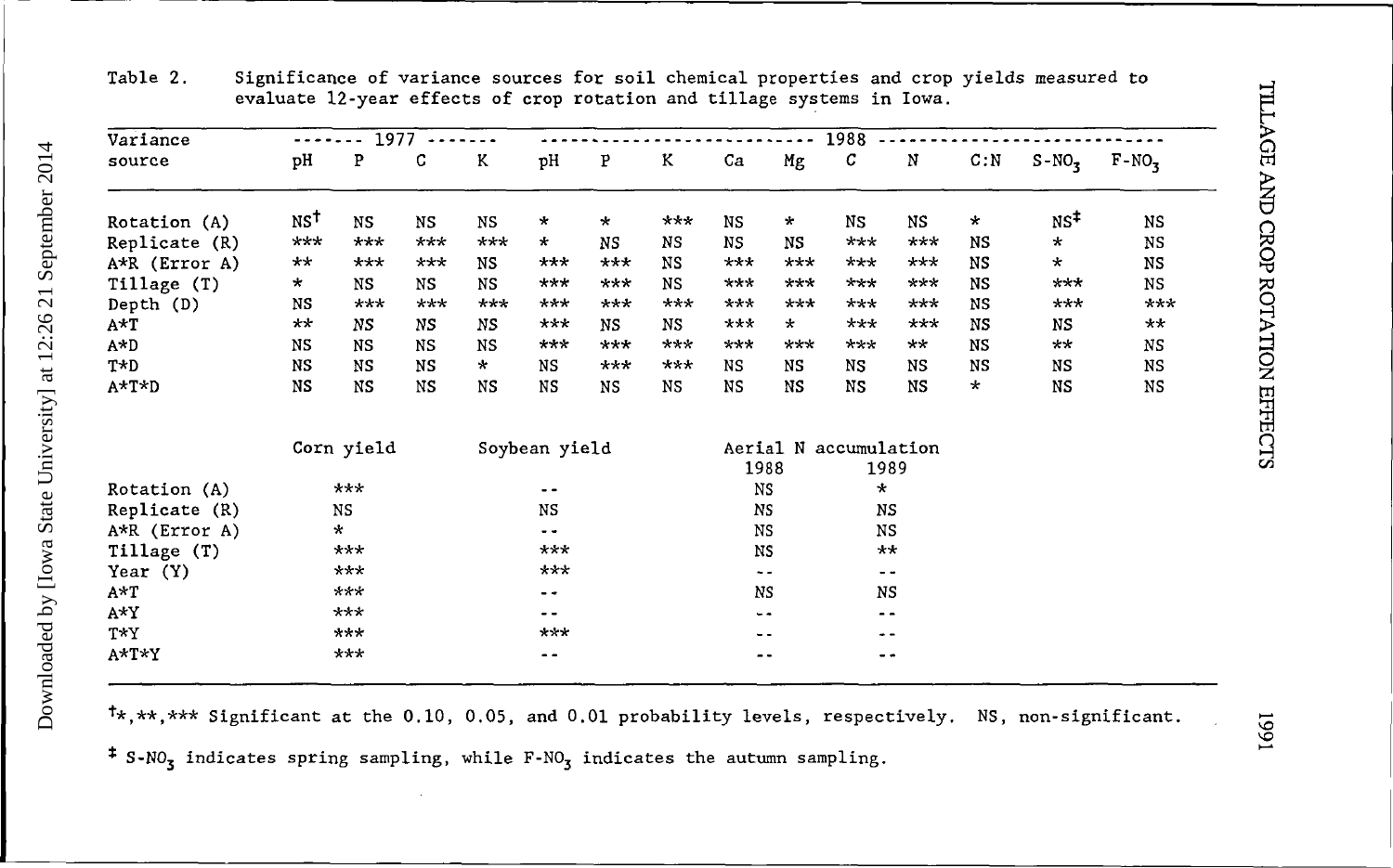| Crop rotation   | Sampling                                                                                                                                                                                                                                                                                                                                                                                                              | Spring                  | Autumn    |
|-----------------|-----------------------------------------------------------------------------------------------------------------------------------------------------------------------------------------------------------------------------------------------------------------------------------------------------------------------------------------------------------------------------------------------------------------------|-------------------------|-----------|
| rotation        | depth                                                                                                                                                                                                                                                                                                                                                                                                                 | $NO3 - N$               | $NO3 - N$ |
|                 | $\frac{1}{2} \frac{1}{2} \frac{1}{2} \frac{1}{2} \frac{1}{2} \frac{1}{2} \frac{1}{2} \frac{1}{2} \frac{1}{2} \frac{1}{2} \frac{1}{2} \frac{1}{2} \frac{1}{2} \frac{1}{2} \frac{1}{2} \frac{1}{2} \frac{1}{2} \frac{1}{2} \frac{1}{2} \frac{1}{2} \frac{1}{2} \frac{1}{2} \frac{1}{2} \frac{1}{2} \frac{1}{2} \frac{1}{2} \frac{1}{2} \frac{1}{2} \frac{1}{2} \frac{1}{2} \frac{1}{2} \frac{$<br>$m \rightarrow - - -$ | $mg$ $kg^{-1}$<br>----- |           |
| Continuous corn | 0.0<br>$-0.15$                                                                                                                                                                                                                                                                                                                                                                                                        | 9.7                     | 2.1       |
| Continuous corn | $0.15 - 0.3$                                                                                                                                                                                                                                                                                                                                                                                                          | 6.5                     | 1.9       |
| Continuous corn | 0.3<br>$-0.6$                                                                                                                                                                                                                                                                                                                                                                                                         | 2.0                     | 1.1       |
| Continuous corn | 0.6<br>$-0.9$                                                                                                                                                                                                                                                                                                                                                                                                         | 0.6                     | 0.6       |
| Continuous corn | 0.9<br>$-1.2$                                                                                                                                                                                                                                                                                                                                                                                                         | 0.7                     | 0.6       |
| Continuous corn | 1.2<br>$-1.5$                                                                                                                                                                                                                                                                                                                                                                                                         | 1.1                     | 0.6       |
| Continuous corn | 1.5<br>$-1.8$                                                                                                                                                                                                                                                                                                                                                                                                         | 1.8                     | 0.6       |
| Continuous corn | 1.8<br>$-2.1$                                                                                                                                                                                                                                                                                                                                                                                                         | 2.6                     |           |
| Continuous corn | 2.1<br>$-2.4$                                                                                                                                                                                                                                                                                                                                                                                                         | 1.3                     |           |
| Corn-soybean    | $-0.15$<br>0.0                                                                                                                                                                                                                                                                                                                                                                                                        | 2.2                     | 2.1       |
| Corn-soybean    | $0.15 - 0.3$                                                                                                                                                                                                                                                                                                                                                                                                          | 5.4                     | 2.3       |
| Corn-soybean    | 0.3<br>$-0.6$                                                                                                                                                                                                                                                                                                                                                                                                         | 1.8                     | 1.0       |
| Corn-soybean    | 0.6<br>$-0.9$                                                                                                                                                                                                                                                                                                                                                                                                         | 0.9                     | 0.6       |
| Corn-soybean    | 0.9<br>$-1.2$                                                                                                                                                                                                                                                                                                                                                                                                         | 0.2                     | 0.5       |
| Corn-soybean    | $-1.5$<br>1.2                                                                                                                                                                                                                                                                                                                                                                                                         | 0.3                     | 0.6       |
| Corn-soybean    | 1.5<br>$-1.8$                                                                                                                                                                                                                                                                                                                                                                                                         | 1.3                     | 0.6       |
| Corn-soybean    | 1.8<br>$-2.1$                                                                                                                                                                                                                                                                                                                                                                                                         | 0.9                     |           |
| Corn-soybean    | 2.1<br>$-2.4$                                                                                                                                                                                                                                                                                                                                                                                                         | 1.2                     |           |
| Soybean-corn    | $-0.15$<br>0.0                                                                                                                                                                                                                                                                                                                                                                                                        | 7.2                     | 2.4       |
| Soybean-corn    | $0.15 - 0.3$                                                                                                                                                                                                                                                                                                                                                                                                          | 3.8                     | 2.3       |
| Soybean-corn    | 0.3<br>$-0.6$                                                                                                                                                                                                                                                                                                                                                                                                         | 2.0                     | 1.1       |
| Soybean-corn    | 0.6<br>$-0.9$                                                                                                                                                                                                                                                                                                                                                                                                         | 1.9                     | 0.7       |
| Soybean-corn    | $-1.2$<br>0.9                                                                                                                                                                                                                                                                                                                                                                                                         | 0.5                     | 0.6       |
| Soybean-corn    | 1.2<br>$-1.5$                                                                                                                                                                                                                                                                                                                                                                                                         | 0.6                     | 0.6       |
| Soybean-corn    | 1.5<br>$-1.8$                                                                                                                                                                                                                                                                                                                                                                                                         | 1.0                     | 0.6       |
| Soybean-corn    | 1.8<br>$-2.1$                                                                                                                                                                                                                                                                                                                                                                                                         | 0.9                     |           |
| Soybean-corn    | 2.1<br>$-2.4$                                                                                                                                                                                                                                                                                                                                                                                                         | 0.3                     |           |
| LSD(.05)        |                                                                                                                                                                                                                                                                                                                                                                                                                       | 2.8                     | <b>NS</b> |
| CV(%)           |                                                                                                                                                                                                                                                                                                                                                                                                                       | 200                     | 74        |

| Table 3. Soil profile NO <sub>3</sub> -N concentrations in 1988 after 12- |
|---------------------------------------------------------------------------|
| years of alternate crop rotation treatments.                              |

These results for inorganic N are similar to findings in Kansas (14) that show decreased soil organic N with increasing frequency of soybean in the rotation.

Profile NO3-N concentrations averaged for the four tillage methods are presented in Table 4. All measurements were quite low with the lowest concentrations being measured at or below the tile lines  $(-1.2 \text{ m})$ .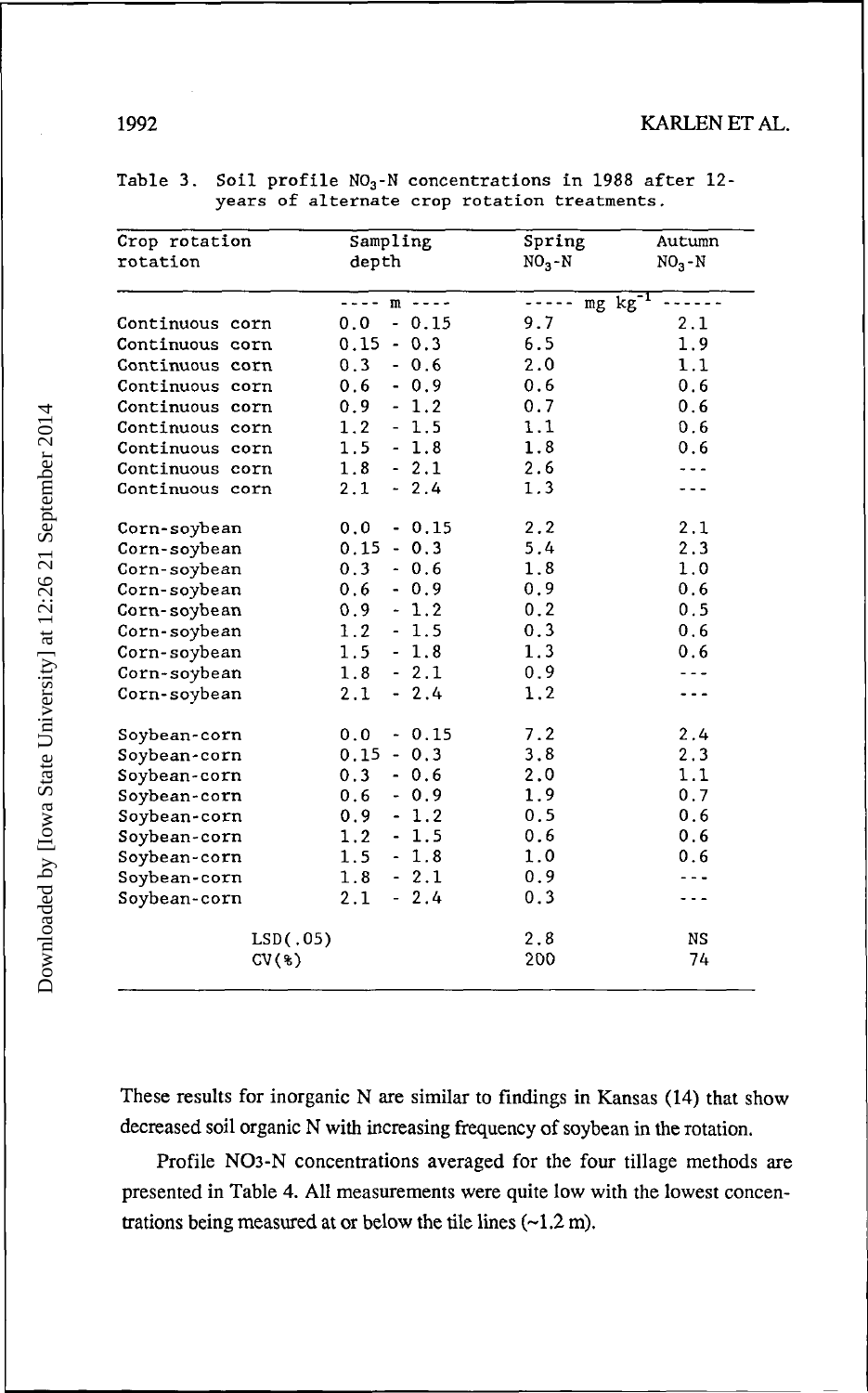#### TILLAGE AND CROP ROTATION EFFECTS 1993

| Spring<br>$mg$ $kg^{-1}$ | Autumn |
|--------------------------|--------|
| 6.5                      | 2.2    |
| 5.2                      | 2.2    |
| 1.9                      | 1.1    |
| 1.1                      | 0.6    |
| 0.5                      | 0.6    |
| 0.7                      | 0.6    |
| 1.4                      | 0.6    |
| 1.5                      | -      |
| 0.9                      |        |
| 1.6                      | 0.3    |
| 200                      | 74     |
|                          |        |

Table 4. Profile  $NO<sub>3</sub>$ -N concentrations in the spring and autumn of 1988 averaged across all tillage methods.

*Surface Soil-Test Parameters:* Surface soil-test data for samples collected in autumn 1977 when this study was initiated are presented in Table 5. There were small, statistically significant differences among the three replicates and for the four depth increments (Table 2), but in general, the experimental site was very uniform. There were no significant differences among areas where the rotation treatments were subsequently established, and single degree of freedom contrasts showed no significant differences between moldboard plow areas and those that were to become conservation tillage treatments. The initial soil-test values were representative of cultivated soils in northeast Iowa. Bray P1 and 1M NH4OAc exchangeable K values averaged 35 and 200 mg/kg, respectively, in the tillage management zone (upper 200 mm). These are equivalent to "very high" soil-test ratings for both elements (24).

Measurements in 1988 after 11 years (Table 6) showed significant replicate effects for pH, total C, and total N, but P and K variation among replicates was not significant (Table 2). Crop rotation effects were significant at the 1% level for K and at the 10% level for pH, P, Mg, and the C:N ratio.

Lower soil pH in continuous corn plots was anticipated because more fertilizer N had been applied and N applications were made annually (Table 1). A single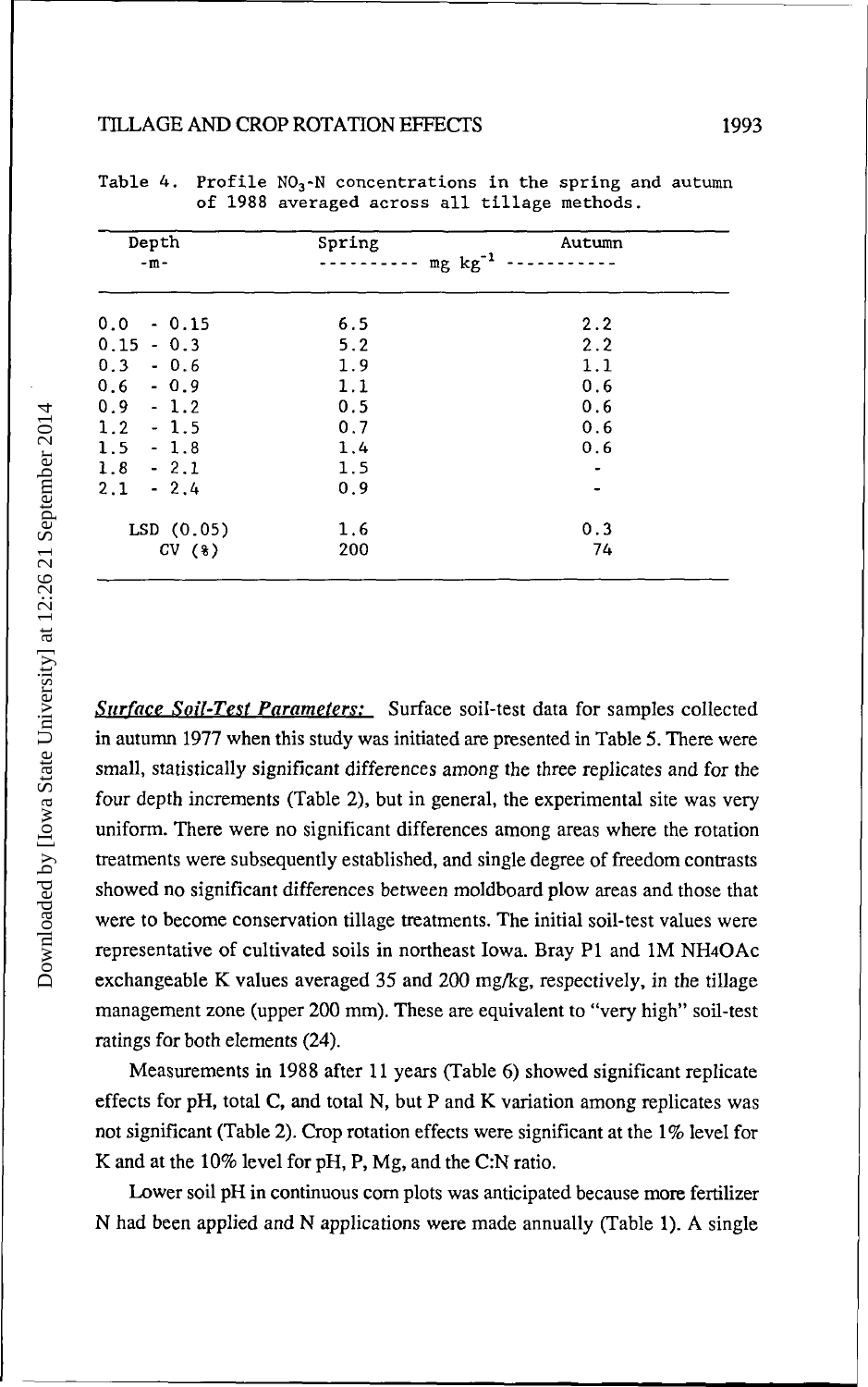| Sample<br>depth | рH  | Bray<br>$P_{1}$ | Total<br>c          | NH <sub>4</sub> OAc Exchangeable<br>ĸ |
|-----------------|-----|-----------------|---------------------|---------------------------------------|
| mm              |     | $mg$ $kg^{-1}$  | $g \text{ kg}^{-1}$ | $--$ mg $kg^{-1}$                     |
| $0 - 50$        | 6.2 | 44              | 14.0                | 327                                   |
| 50-100          | 6.1 | 38              | 16.6                | 185                                   |
| 100-150         | 6.1 | 35              | 15.7                | 161                                   |
| 150-200         | 6.2 | 22              | 14.8                | 127                                   |
| LSD(.05)        | NS  | 4               | 1.1                 | 14                                    |
| CV(8)           | 5   | 22              | 14                  | 15                                    |

Table 5. Autumn 1977 soil-test parameters for Clyde, Kenyon, and Floyd soils near Nashua, Iowa.

degree of freedom contrast between continuous corn and the rotation plots showed the difference to be significant at  $P \le 0.04$ . A single degree of freedom contrast showed that NH4OAc exchangeable K levels in continuous corn plots were significantly higher ( $P \le 0.007$ ) than for the rotation plots (180 vs 145 mg/kg). Overall, soil-test ratings for both rotations remained at "very high" and "high" levels, respectively. When compared to 1977 soil-test values the K concentrations in the tillage management zone (200 mm) declined from 200 mg/kg in autumn 1977 to 156 mg/kg in autumn 1988. Although K fertilizer rates were increased in 1983 (Table 1), K fertilizer applications did not maintain the initial levels of exchangeable potassium.

Crop rotation did not affect total C and N concentrations, but C:N ratios were significantly different (Table 2). Actual differences were small, averaging 13.4 following soybean and 13.1 following either continuous or rotated corn. Therefore, single degree of freedom contrasts showed no significant differences for C, N, or the C:N ratio at  $P \le 0.15$ .

Tillage methods resulted in significant differences for pH, Bray PI, NH4OAc exchangeable Ca and Mg, and total C and N (Table 7). Single degree of freedom contrasts confirmed that soil pH was significantly higher ( $P \le 0.0001$ ) for moldboard plow than lower for the conservation tillage treatments, and that moldboard plow and chisel-plow treatments were also significantly different ( $P \leq$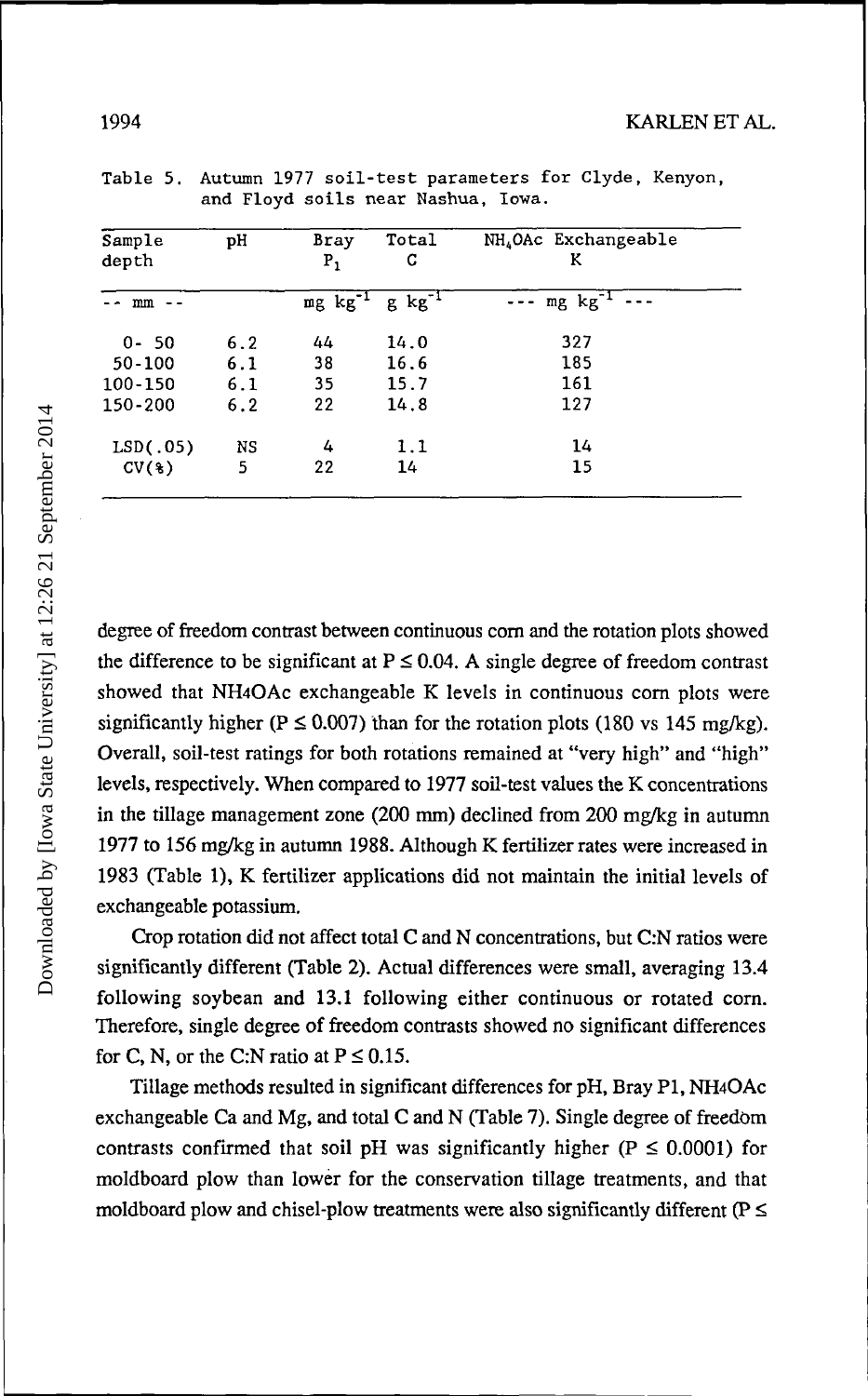| pH<br>Sample              |       | $-Total$<br><b>Bray</b> |      | C: N                                 | NH <sub>4</sub> OAc Exchangeable ------ |     |              |     |
|---------------------------|-------|-------------------------|------|--------------------------------------|-----------------------------------------|-----|--------------|-----|
| depth                     |       | $P_1$                   | C    | N                                    | ratio                                   | K   | Ca           | Mg  |
| $mm - -$<br>$\sim$ $\sim$ |       | $mg kg^{-1}$            |      | $\cdots$ g kg <sup>-1</sup> $\cdots$ |                                         |     | $mg kg^{-1}$ |     |
|                           |       |                         |      |                                      |                                         |     |              |     |
|                           |       |                         |      | Moldboard plow                       |                                         |     |              |     |
| $0 - 50$                  | 6.6   | 57                      | 20,4 | 1.55                                 | 13.2                                    | 210 | 2278         | 372 |
| 50-100                    | 6.5   | 46                      | 19.9 | 1.50                                 | 13.3                                    | 123 | 2281         | 354 |
| 100-150                   | 6.4   | 38                      | 20.3 | 1.56                                 | 13.1                                    | 134 | 2271         | 360 |
| 150-200                   | 6.3   | 36                      | 19.7 | 1.51                                 | 13.1                                    | 144 | 2299         | 366 |
|                           |       |                         |      | Chisel plow                          |                                         |     |              |     |
| $0 - 50$                  | $6.8$ | 101                     | 21.3 | 1.58                                 | 13.7                                    | 274 | 2315         | 392 |
| 50-100                    | 6.5   | 84                      | 20.4 | 1.53                                 | 13.4                                    | 157 | 2211         | 365 |
| 100-150                   | 6.1   | 30                      | 19.6 | 1.48                                 | 13.4                                    | 107 | 2156         | 330 |
| 150-200                   | 5.7   | 13                      | 18.6 | 1.43                                 | 13.1                                    | 80  | 2131         | 322 |
|                           |       |                         |      | Ridge-tillage                        |                                         |     |              |     |
| $0 - 50$                  | 6.7   | 120                     | 20.8 | 1.57                                 | 13.2                                    | 288 | 2116         | 372 |
| $50 - 100$                | 6.1   | 47                      | 19.0 | 1.44                                 | 13.2                                    | 138 | 2040         | 329 |
| 100-150                   | 5.9   | 25                      | 17.6 | 1,37                                 | 12.8                                    | 88  | 1977         | 305 |
| 150-200                   | 5.9   | 13                      | 17.6 | 1,38                                 | 12.8                                    | 95  | 2041         | 317 |
|                           |       |                         |      | No-tillage                           |                                         |     |              |     |
| $0 - 50$                  | 7.0   | 141                     | 21.4 | 1.62                                 | 13.3                                    | 329 | 2254         | 381 |
| $50 - 100$                | 6.1   | 55                      | 18.3 | 1.36                                 | 13.6                                    | 133 | 1815         | 300 |
| 100-150                   | 5.7   | 18                      | 17.7 | 1,39                                 | 12.8                                    | 123 | 1863         | 271 |
| 150-200                   | 5.8   | 15                      | 17.3 | 1.32                                 | 13.4                                    | 80  | 1992         | 295 |
| LSD(.05)                  | 0.2   | $12\,$                  | 1.1  | 0.11                                 | NS                                      | 40  | 152          | 25  |
| CV(3)                     | 6     | 36                      | 47   | 50                                   | 8                                       | 40  | 11           | 11  |

Downloaded by [Iowa State University] at 12:26 21 September 2014 Downloaded by [Iowa State University] at 12:26 21 September 2014

Table 6. Soil-test characteristics in autumn 1988 after 11 years of alternate tillage methods.

5661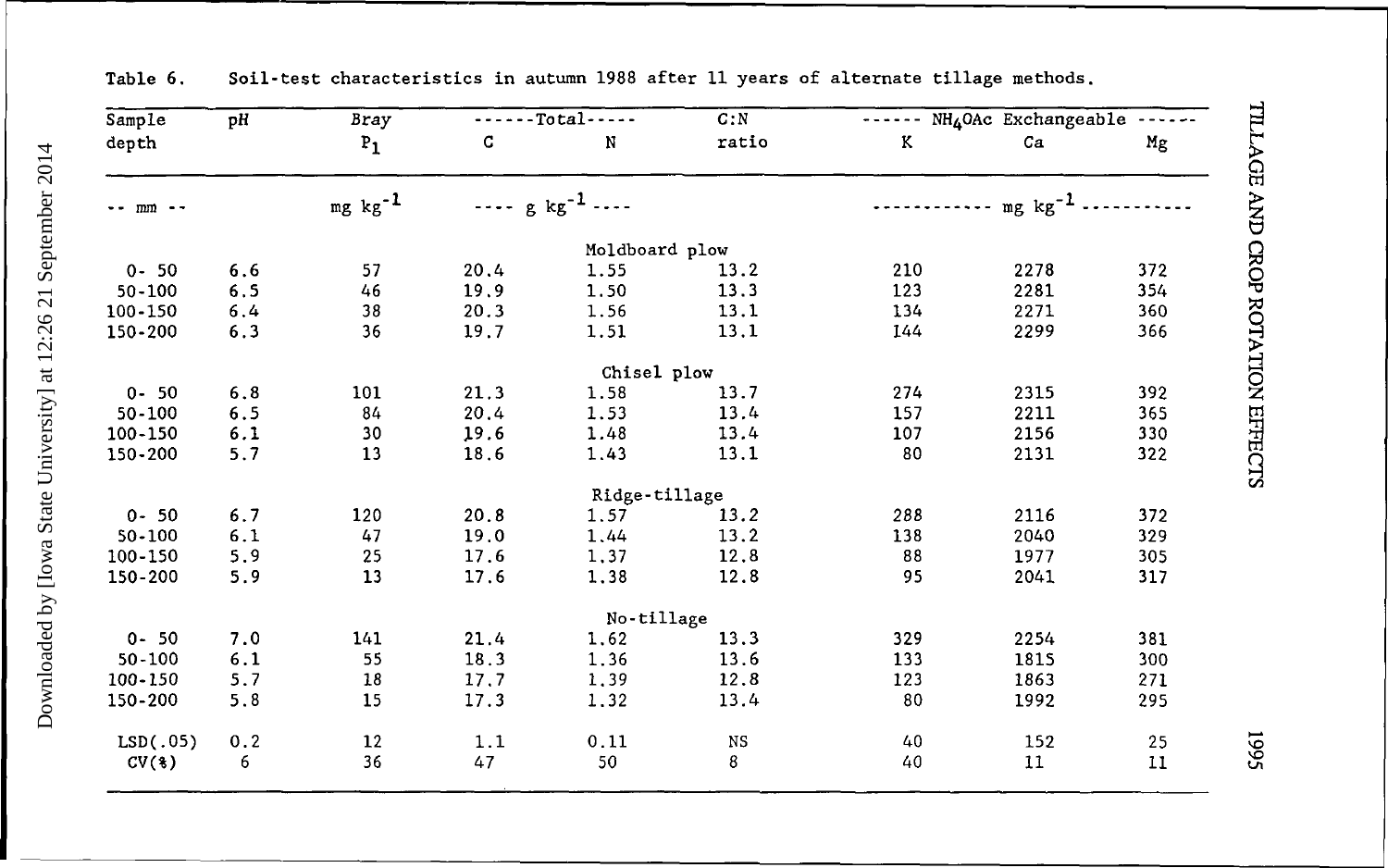| Tillage            | 1:1      | Bray           | $---Total---$ |                                      | C: N    | NH <sub>4</sub> OAc Exchangeable - |                                                      |          |  |
|--------------------|----------|----------------|---------------|--------------------------------------|---------|------------------------------------|------------------------------------------------------|----------|--|
| method             | pH       | $P_1$          | C             | N                                    | ratio   | K                                  | Ca                                                   | Mg       |  |
|                    |          | $mg$ $kg^{-1}$ |               | $\cdots$ g kg <sup>-1</sup> $\cdots$ |         |                                    | $\cdots$ $\cdots$ $\cdots$ $\cdots$ $\log$ $kg^{-1}$ |          |  |
| Moldboard plow     | 6.4      | 44             | 20.0          | 1.53                                 | 13.2    | 153                                | 2282                                                 | 363      |  |
| Chisel plow        | 6.3      | 57             | 20.0          | 1.50                                 | 13.4    | 154                                | 2203                                                 | 352      |  |
| Ridge tillage      | 6.2      | 51             | 18.7          | 1.44                                 | 13.0    | 152                                | 2044                                                 | 331      |  |
| No-tillage         | 6.1      | 57             | 18.6          | 1.42                                 | 13.2    | 166                                | 1981                                                 | 312      |  |
| LSD(0.05)<br>CV(3) | 0.1<br>5 | 6<br>35        | 0.6<br>9      | 0.05<br>11                           | NS<br>8 | NS<br>40                           | 76<br>11                                             | 12<br>11 |  |

Table 7. Average soil-test values measured in 1988 for the top 200 mm after using moldboard, chisel, ridge-tillage, or no-tillage methods for eleven years.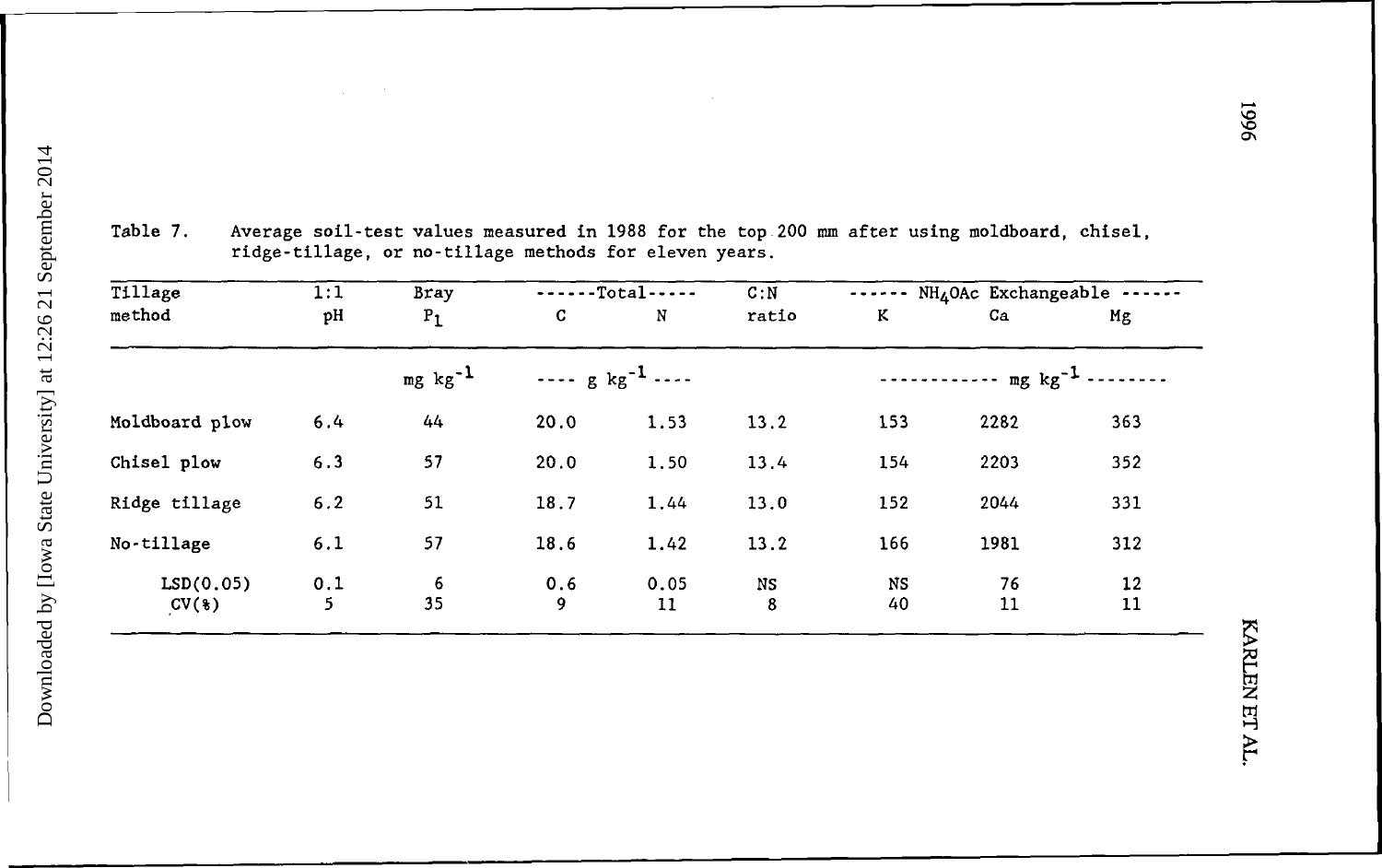0.01). Ridge-tillage and no-tillage treatments were not significantly different. This presumably reflects the stratification of lime that occurred for the chisel plow, ridge-tillage, and no-tillage treatments (Table 6).

Bray PI soil-test concentrations with moldboard plowing were more uniform throughout the 200 mm tillage management zone than for the other treatments because of stratification associated with conservation tillage practices (Table 6). A series of single degree of freedom contrasts showed that the average concentration for the moldboard plow treatment was significantly lower ( $P \le 0.0001$ ) than for the conservation tillage treatments (Table 7). They also showed that the chisel plow and moldboard treatments were significantly different ( $P \le 0.0001$ ), and that ridge-tillage and no-tillage concentrations were slightly different ( $P \le 0.048$ ). Bray PI soil-test ratings (24) for all tillage treatments after 11 years were "very high" indicating that the only P fertilizer that is needed would be a small amount of "starter" for corn (24).

Single degree of freedom contrasts showed that 1M NH4OAc exchangeable Ca and Mg concentrations were significantly higher ( $P \le 0.0001$ ) for the moldboard plow treatment than for the conservation tillage treatments (Table 7). Stratification of lime and the lower pH values below 100 mm for chisel plow, ridge-tillage, and no-tillage treatments (Table 6) presumably also caused these differences.

Total C and N concentrations for the ridge-tillage and notillage treatments were significantly lower than for moldboard or chisel-plowing treatments (Table 6). The single degree of freedom contrasts also showed that C and N concentrations for the moldboard treatment were significantly higher ( $P \le 0.0001$ ) and  $P \le 0.0014$ , respectively) than for the conservation tillage treatments. This presumably reflected lower continuous corn yields (Table 8) with ridge-tillage and no-tillage methods. Lower grain yields would have resulted in less crop residue being incorporated into the soil each year, thus contributing to a gradual decline in total C and N. Decreased mixing and more rapid decomposition of crop residue left on the soil surface than of residue that is incorporated deep (150-200 mm) in the soil are also factors contributing to the differences in total C and N among the tillage treatments.

The significant depth effect for all soil-test parameters except the C:N ratio (Table 2) was caused by differences in the amount of mixing in the top 200 mm associated with each tillage method (Table 6). For example, even with chisel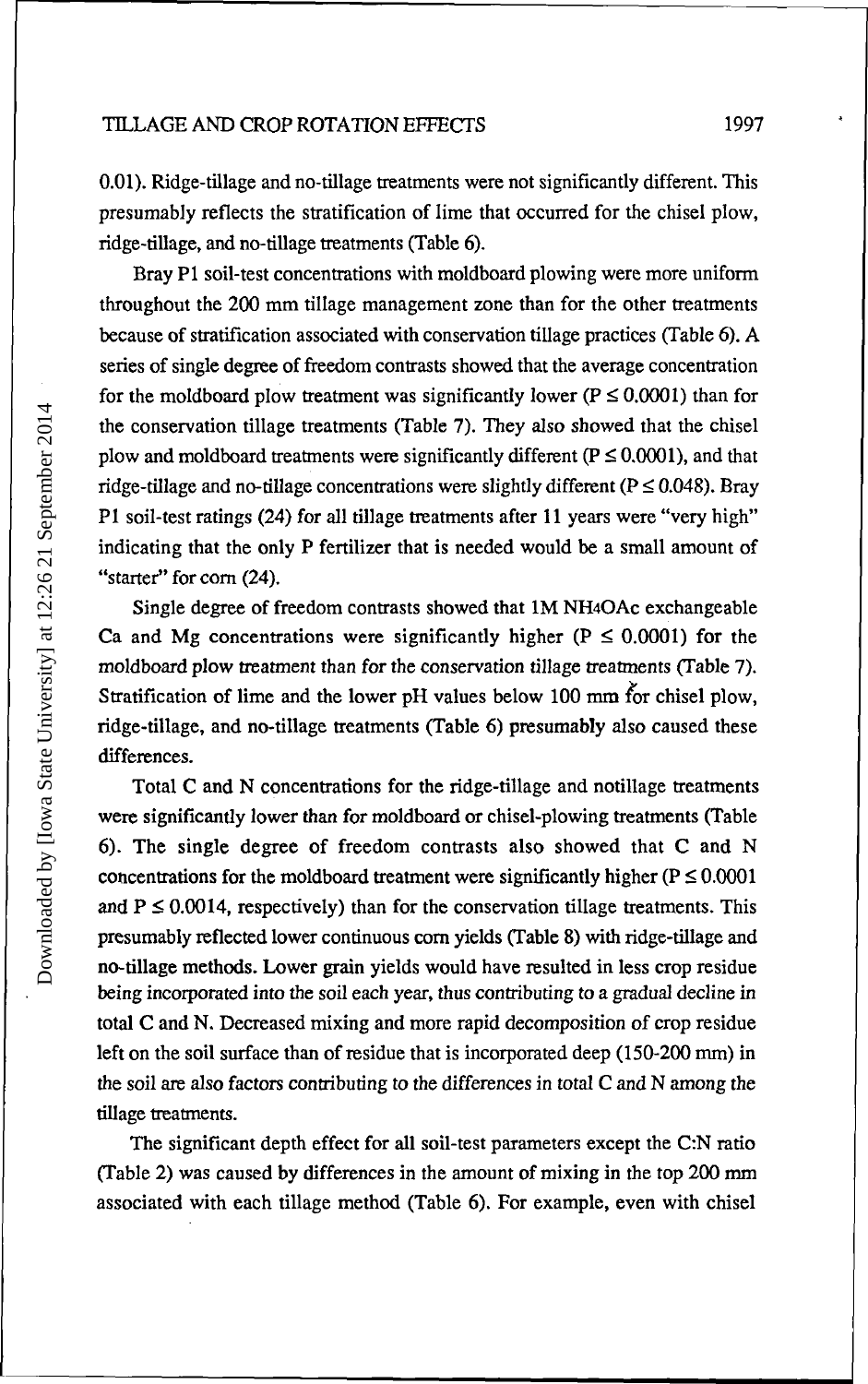| Crop rotation   | Year | Plow | Chisel | Ridge                 | $No-ti11$ |
|-----------------|------|------|--------|-----------------------|-----------|
|                 |      |      |        | $Mg$ ha <sup>-1</sup> |           |
|                 |      |      |        |                       |           |
| Continuous corn | 1978 | 9.2  | 7.9    | 7.4                   | 7.4       |
| Continuous corn | 1979 | 10.0 | 9.6    | 9.2                   | 9.0       |
| Continuous corn | 1980 | 9.6  | 9.4    | 9.3                   | 9.5       |
| Continuous corn | 1981 | 10.2 | 9.9    | 9.9                   | 9.6       |
| Continuous corn | 1982 | 7.6  | 7.6    | 7.4                   | 7.2       |
| Continuous corn | 1983 | 5.9  | 5.0    | 5.1                   | 5.0       |
| Continuous corn | 1984 | 6.1  | 5.6    | 5.2                   | 5.0       |
| Continuous corn | 1985 | 7.8  | 7.4    | 7.5                   | 7.6       |
| Continuous corn | 1986 | 10.3 | 10.6   | 9.9                   | 9.8       |
| Continuous corn | 1987 | 8.4  | 8.2    | 8.0                   | 7.9       |
| Continuous corn | 1988 | 5.4  | 5.4    | 4.6                   | 4.6       |
| Continuous corn | 1989 | 6.1  | 7.2    | 6.7                   | 6.3       |
| Corn-Soybean    | 1978 | 9.3  | 9.4    | 9.0                   | 9.7       |
| Corn-Soybean    | 1979 |      |        |                       |           |
| Corn-Soybean    | 1980 | 9.5  | 9.9    | 9.7                   | 9.6       |
| Corn-Soybean    | 1981 |      |        |                       |           |
| Corn-Soybean    | 1982 | 7.7  | 7.6    | 7.9                   | 7.7       |
| Corn-Soybean    | 1983 |      |        |                       |           |
| Corn-Soybean    | 1984 | 7.7  | 8.1    | 7.2                   | 6.5       |
| Corn-Soybean    | 1985 |      |        |                       |           |
| Corn-Soybean    | 1986 | 10.8 | 10.8   | 10.6                  | 10.8      |
| Corn-Soybean    | 1987 |      |        |                       |           |
| Corn-Soybean    | 1988 | 6.2  | 7.0    | 5.8                   | 6.2       |
| Corn-Soybean    | 1989 |      |        |                       |           |
| Soybean-Corn    | 1978 |      |        |                       |           |
| Soybean-Corn    | 1979 | 10.3 | 10.2   | 9.9                   | 10.2      |
| Soybean-Corn    | 1980 |      |        |                       |           |
| Soybean-Corn    | 1981 | 10.7 | 10.5   | 10.1                  | 10.0      |
| Soybean-Corn    | 1982 |      |        |                       |           |
| Soybean-Corn    | 1983 | 7.0  | 7.0    | 6.5                   | 6.7       |
| Soybean-Corn    | 1984 |      |        |                       |           |
| Soybean-Corn    | 1985 | 9.2  | 8.7    | 8.8                   | 8.6       |
| Soybean-Corn    | 1986 |      |        |                       |           |
| Soybean-Corn    | 1987 | 9.3  | 8.9    | 8.8                   | 9.1       |
| Soybean-Corn    | 1988 |      |        |                       |           |
| Soybean-Corn    | 1989 | 7.4  | 7.6    | 8.4                   | 8.4       |
| LSD(0.05)       |      |      |        | 0.6                   |           |
| CV(%)           |      |      |        | 4                     |           |

Table 8. Crop rotation and tillage effects on corn grain yield from 1978 to 1989.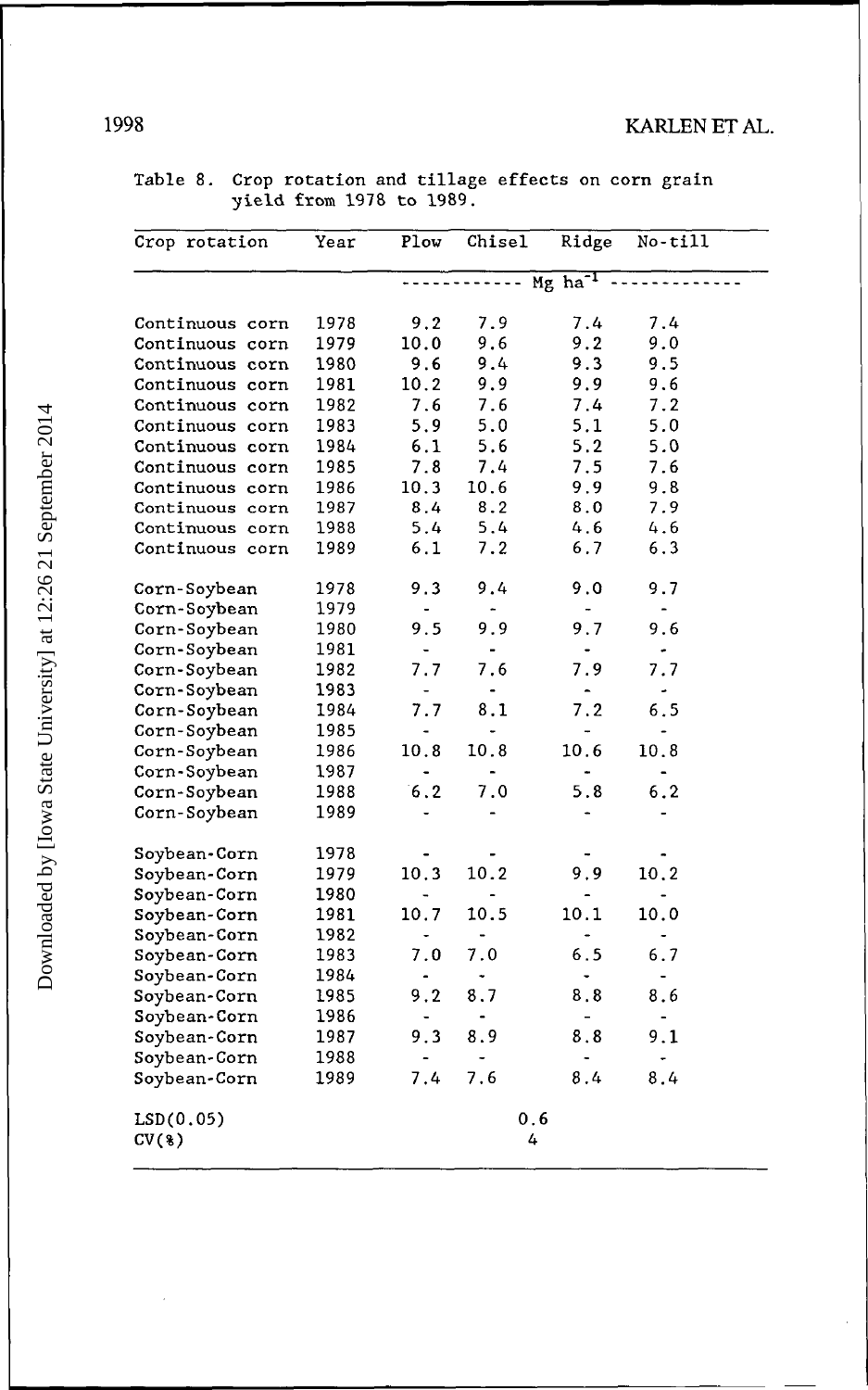plowing, the apparent mixing zone did not extend much below 100 mm. For ridge-tillage and no-tillage treatments, the pH, P, and K concentrations in the 100 to 200-mm zone were lower than for moldboard and chisel-plow treatments. Previous research (10) suggests that stratification occurs quickly with conservation tillage on these soils, but fortunately, the impact on yield is generally small. Tillage and cropping methods may have to be rotated to minimize compaction and stratification, but since the latter can occur within one year (10) other methods need to be examined to prevent them from becoming a problem. One new technology that may reduce stratification and improve positional availability of plant nutrients is the point-injector applicator (3). This tool places fertilizer in a more favorable position for plant uptake and may increase nutrient use efficiency and decrease the residual amounts available for leaching or other losses.

Corn and soybean emergence, anthesis, and maturity dates were recorded each year (data not presented), and generally showed that both the ridge-tillage and no-tillage treatments required one or two more days than the moldboard or chiselplow treatments to reach each growth stage. Cooler soil temperature at planting, reduced aeration, and positional unavailability of P and K are factors that may have caused these differences in plant growth and development.

*Snstainabilitv Assessment:* Crop yield is the most common parameter used to evaluate sustainability attributes of any production practice at the farm level. Currently, rotating corn and soybean crops is considered to have more sustainable attributes than continuous cropping. Average corn grain yields (Table 8) confirm this hypothesis for this northeastern Iowa location.

Soil Conservation Service (SCS) soil productivity ratings for Cly<sub>ce</sub>, Kenyon, and Floyd soils estimate grain yields of 9.1 and 3.0 Mg/ha for corn and soybean. The 12-year average yield for rotated corn was 8.7 Mg/ha compared to 7.7 Mg/ha  $[LSD(0.05) = 0.3]$  for continuous corn. The 12-year average yield for soybean (Table 9), grown in rotation with corn, was 2.6 Mg/ha.

Sustainability attributes can also be evaluated by estimating nutrient use efficiencies. Total aerial N accumulation for continuous and rotated corn averaged across all tillage treatments was 128 and 123 kg/ha in 1988 and 1989, respectively. There were no significant effects due to crop rotation or tillage in 1988, presumably because yields were limited by severe drought. Crop rotation and tillage effects were both significant in rotational plots in 1989. Total N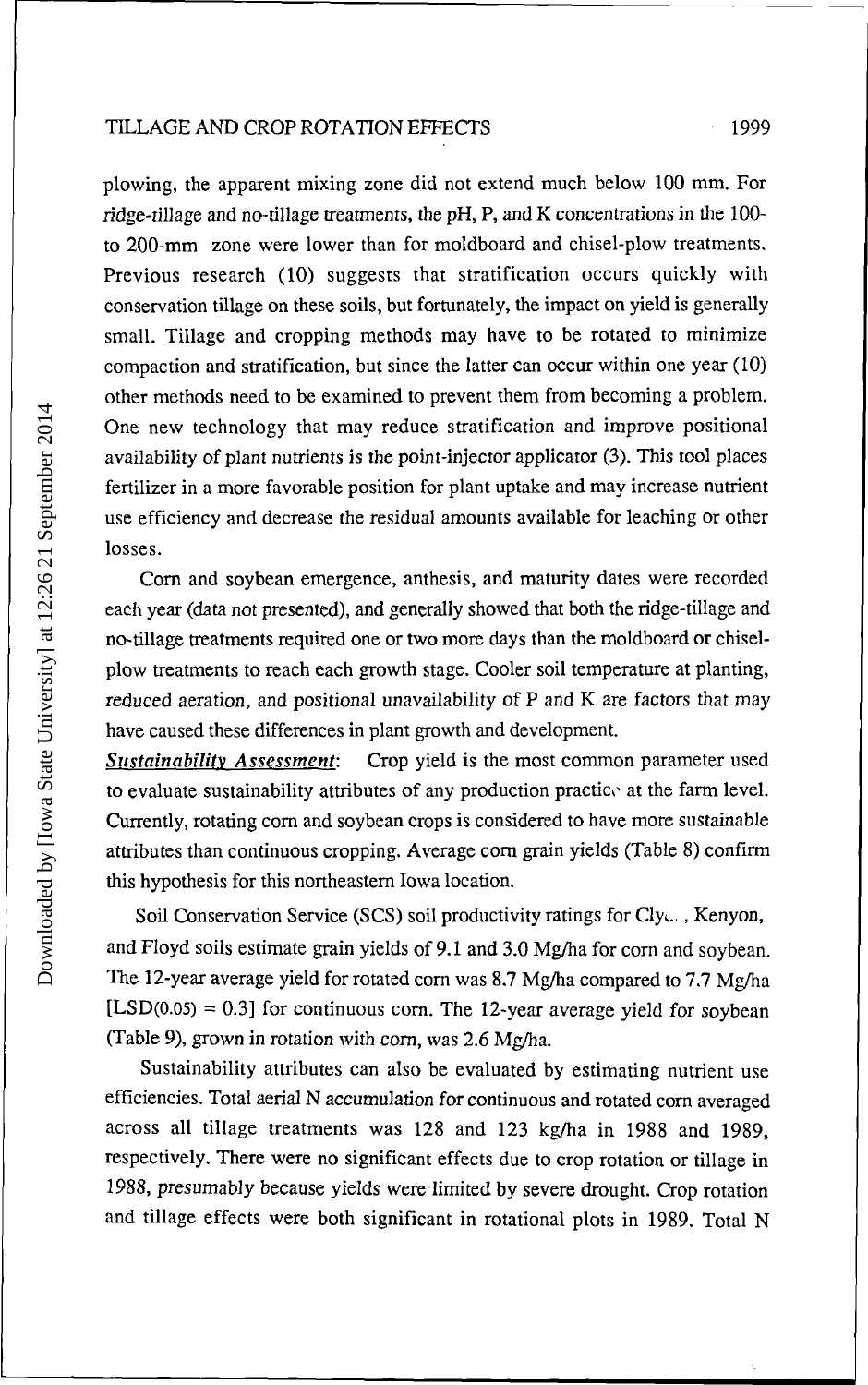2000 KARLENETAL.

| Crop rotation | Year | Plow | Chisel | Ridge                 | No-till |
|---------------|------|------|--------|-----------------------|---------|
|               |      |      |        | $Mg$ ha <sup>-1</sup> |         |
| Corn-Soybean  | 1978 |      |        |                       |         |
| Corn-Soybean  | 1979 | 2.4  | 2.3    | 2.4                   | 2.5     |
| Corn-Soybean  | 1980 |      |        |                       |         |
| Corn-Soybean  | 1981 | 1.6  | 1.7    | 1.6                   | 1.8     |
| Corn-Soybean  | 1982 |      |        |                       |         |
| Corn-Soybean  | 1983 | 3.0  | 3.1    | 2.6                   | 3.0     |
| Corn-Soybean  | 1984 |      |        |                       |         |
| Corn-Soybean  | 1985 | 2.3  | 2.4    | 2.2                   | 2.3     |
| Corn-Soybean  | 1986 |      |        |                       |         |
| Corn-Soybean  | 1987 | 2.9  | 2.8    | 2.8                   | 2.8     |
| Corn-Soybean  | 1988 |      |        |                       |         |
| Corn-Soybean  | 1989 | 2.6  | 2.9    | 2.9                   | 2.8     |
| Soybean-Corn  | 1978 | 3.2  | 2.9    | 2.9                   | 2.9     |
| Soybean-Corn  | 1979 |      |        |                       |         |
| Soybean-Corn  | 1980 | 2.9  | 2.8    | 2.4                   | 2.6     |
| Soybean-Corn  | 1981 |      |        |                       |         |
| Soybean-Corn  | 1982 | 2.8  | 2.8    | 2.7                   | 2.6     |
| Soybean-Corn  | 1983 |      |        |                       |         |
| Soybean-Corn  | 1984 | 2.6  | 2.5    | 2.5                   | 2.5     |
| Soybean-Corn  | 1985 |      |        |                       |         |
| Soybean-Corn  | 1986 | 3.4  | 3.3    | 3.2                   | 3.3     |
| Soybean-Corn  | 1987 |      |        |                       |         |
| Soybean-Corn  | 1988 | 2.1  | 2.0    | 2.0                   | 2.0     |
| Soybean-Corn  | 1989 |      |        |                       |         |
| LSD(0.05)     |      |      |        | 0.2                   |         |
| $CV(*)$       |      |      |        | 4                     |         |

Table 9. Crop rotation and tillage system effects on soybean yield from 1978 to 1989.

accumulation averaged 131 and 115 kg/ha  $[LSD(0.1) = 14]$  for continuous corn and rotated corn, and 139, 118, 108, and 128 kg/ha  $[LSD(0.05) = 19]$  for moldboard plow, chisel plow, ridge-tillage, and no-tillage, respectively. Lower fertilizer application rates (Table 1) probably contributed to lower N accumulation for the rotated com than for continuous com. The reduced N rates were justified on an assumed N credit established using results from long-term crop rotation by N-rate studies in Iowa (personal communication, J. R. Webb, 1990). Results of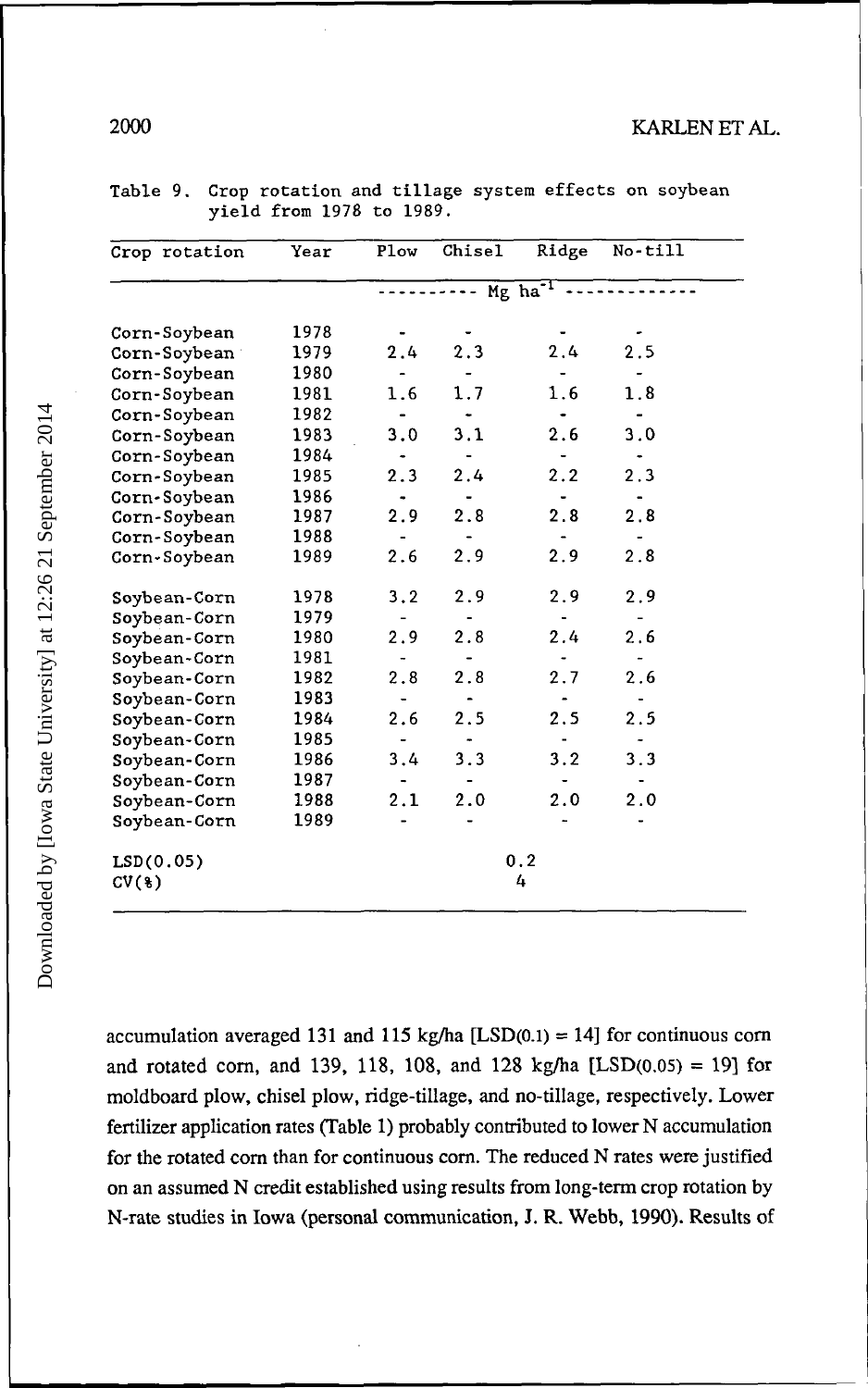this 12-year study agree with those from Kansas (14) showing that soybean yielding approximately 2 Mg/ha potentially decreases soil N by as much as 25 kg/ha/yr. This also agrees with previous studies (16) showing that soybean grown in the Midwest are good scavengers for inorganic nitrogen. Although long-term studies suggest that N credits for corn following soybean should be increased (personal communication, R. J. Killorn, 1990), results from this study do not support that conclusion.

Apparent fertilizer use efficiencies show a positive response to crop rotation. Continuous corn yields averaged 5.0 and 6.6 Mg/ha compared to 6.3 and 8.0 Mg/ha for rotated corn in 1988 and 1989, respectively (Table 8). Fertilizer use efficiencies were 40 and 50 kg grain per kg N for continuous corn and 48 and 69 kg grain per kg N for rotated corn in 1988 and 1989, respectively.

Soil-test changes over time can be used to measure attributes of sustainability. These results suggest that P fertilizer rates can be reduced from the present levels of application since soil-test levels were initially "very high" and have continued to increase. Fertilizer additions of K were not adequate to maintain soil-test levels on these soils.

### **CONCLUSIONS**

Crop yield and nitrogen use efficiencies both suggest that a corn-soybean rotation has more sustainable attributes than a continuous corn rotation for the Clyde-Kenyon-Floyd soil association in northeastern Iowa. Chisel plow, ridge-tillage, and no-tillage methods resulted in more stratification in soil chemical properties than moldboard plowing, but this did not appear to reduce crop yield. Analyses after 12-years of tillage and cropping treatments suggest that fertilizer rates can be adjusted from present recommended rates because soil-test P levels are increasing, K concentrations are decreasing, and credit for available N accruing from soybean may be high.

#### ACKNOWLEDGEMENTS

The authors would like to thank Mr. Ken Ross, farm superintendent at the Northeast Iowa Research Center, for his diligent efforts to maintain this field experiment.

Downloaded by [Iowa State University] at 12:26 21 September 2014 Downloaded by [Iowa State University] at 12:26 21 September 2014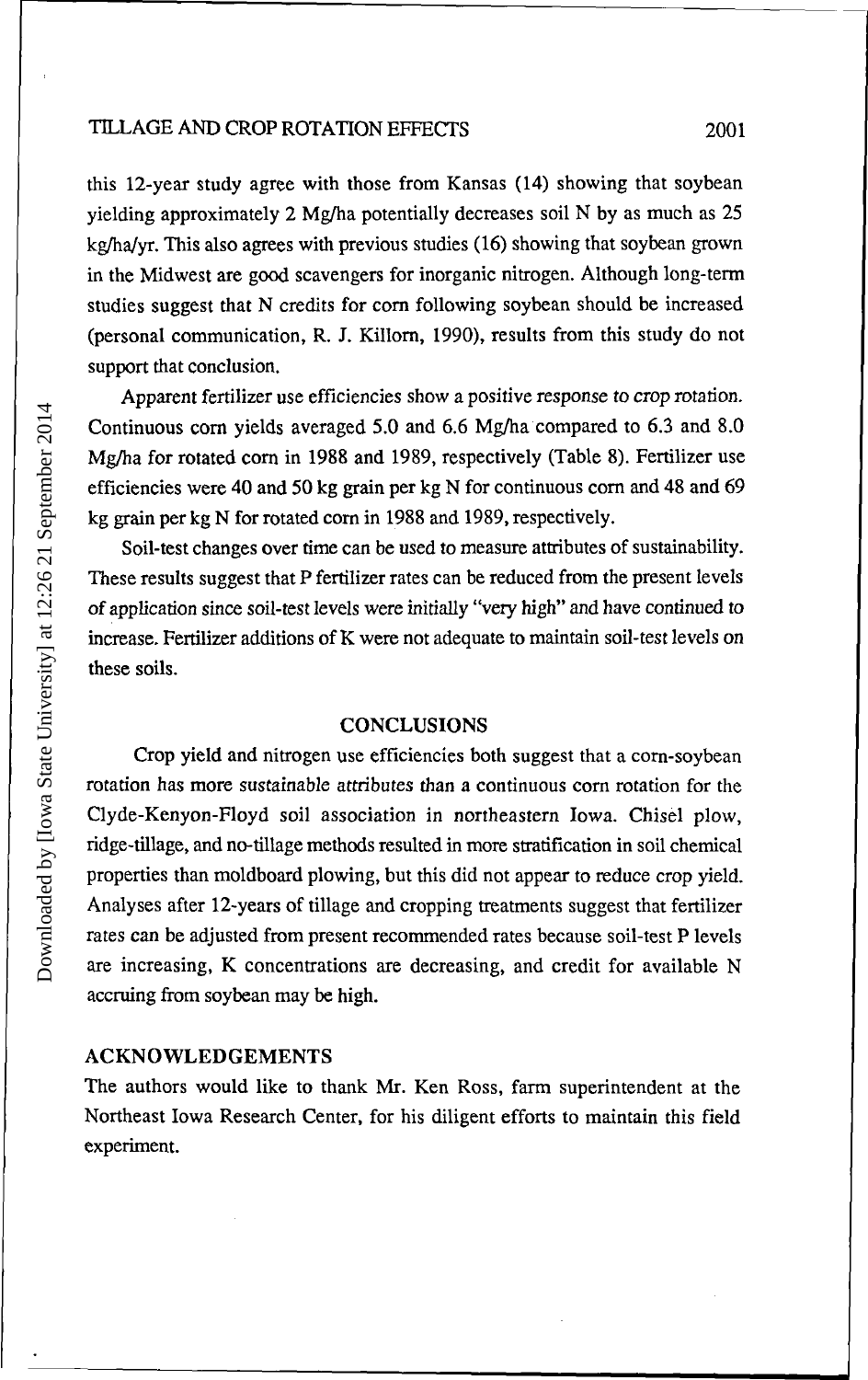### REFERENCES:

- 1. Journal Paper No. J-14160, Project No. 2737, from the USDA-ARS and Iowa Agric. and Home Econ. Exp. Stn.
- 2. Mention of trademark, proprietary product, or vendor does not constitute a guarantee or warranty of the product by the USDA or the Iowa Agric. Exp. Stn. and does not imply its approval to the exclusion of other products or vendors that may also be suitable.
- 3. Baker, J. L., T. S. Colvin, S. J. Marley, and M. Dawelbeit. 1989. A point-injector applicator to improve fertilizer management. Appl. Eng. Agric. 5:334-338.
- 4. Bauer, A. and A.L. Black. 1981. Soil carbon, nitrogen, and bulk density comparisons in two cropland tillage systems after 25 years and in virgin grassland. Soil Sci. Soc. Am. J. 45:1166-1170.
- 5. Blevins, R.L., G.W. Thomas, M.S. Smith, W.W. Frye, and P.L. Cornelius. 1983a. Changes in soil properties after 10 years continuous non-tilled and conventionally tilled corn. Soil & Tillage Res. 3:135-146.
- 6. Blevins, R.L., M.S. Smith, G.W. Thomas, and W.W. Frye. 1983b. Influence of conservation tillage on soil properties. J. Soil Water Conserv. 38:301-305.
- 7. Dick, W.A., D.M. Van Doren, Jr., G.B. Triplett, Jr., and J.E. Henry. 1986a. Influence of long-term tillage and rotation combinations on crop yields and selected soil parameters. I. Results obtained for a Mollic Ochraqualf soil. Ohio Agric. Res. Dev. Cent. Res. Bull. 1180. Wooster, OH.
- 8. Dick, W.A., D.M. Van Doren, Jr., G.B. Triplett, Jr., and J.E. Henry. 1986b. Influence of long-term tillage and rotation combinations on crop yields and selected soil parameters. II. Results obtained for a Typic Fragiudalf soil. Ohio Agric. Res. Dev. Cent. Res. Bull. 1181. Wooster, OH.
- 9. Dick, W.A. and T.C. Daniel. 1987. Soil chemical and biological properties as affected by conservation tillage: Environmental implications, pp. 125-147.  $\underline{IN}$ : T.J. Logan, J.M. Davidson, J.L. Baker, and M.R. Overcash (eds). Effects of Conservation Tillage on Groundwater Quality: Nitrates and Pesticides. Lewis Publishers, Inc., Chelsea, MI.
- 10. Erbach, D.C. 1982. Tillage for continuous corn and corn-soybean rotation. Trans. ASAE. 25:906-911 & 918.
- 11. Griffith, D.R., E.J. Kladivko, J.V. Mannering, T.D. West, and S.D. Parsons. 1988. Long-term tillage and rotation effects on corn growth and yield on high and low organic matter, poorly drained soils. Agron. J. 80:599-605.